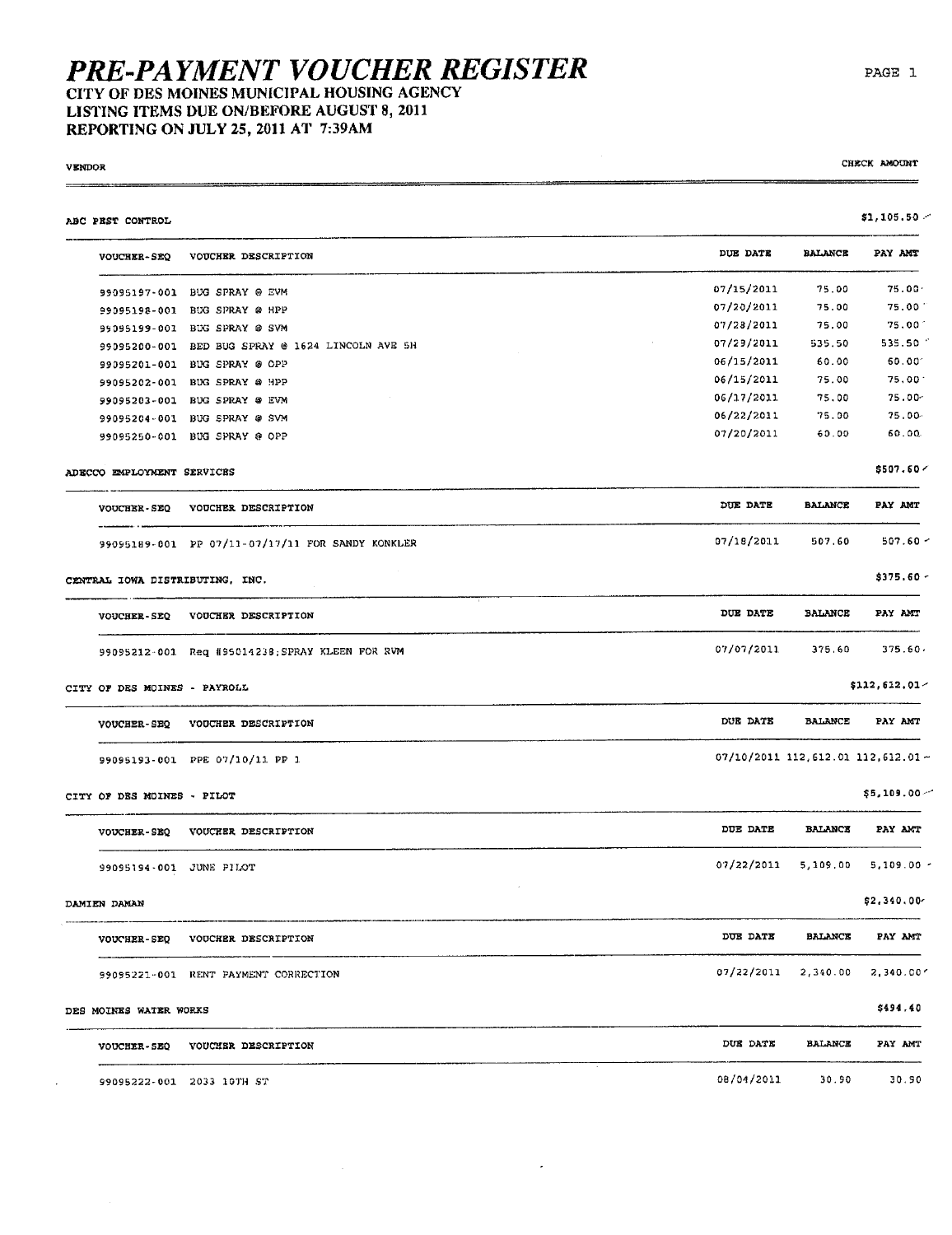### PRE-PAYMENT VOUCHER REGISTER CITY OF DES MOINES MUNICIPAL HOUSING AGENCY LISTING ITEMS DUE ON/BEFORE AUGUST 8, 2011 REPORTING ON JULY 25, 2011 AT 7:39AM

**VENDOR** 

CHECK AMOUNT

| DES MOINES WATER WORKS         |                                                                 |                 |                | \$494.40                       |
|--------------------------------|-----------------------------------------------------------------|-----------------|----------------|--------------------------------|
| VOUCHER-5EQ                    | VOUCHER DESCRIPTION                                             | DUE DATE        | <b>BALANCE</b> | PAY AMT                        |
|                                | 99095223-001 430 ORCHARD AVE                                    | 08/04/2011      | 30.90          | 30.90                          |
|                                | 99095224-001 314 INDIANA AVE                                    | 08/04/2011      | 30.90          | 30.90                          |
|                                | 99095225-001 1248 MCCORMICK ST                                  | 08/04/2011      | 30.90          | 30.90                          |
|                                | 99095226-001 1431 STEWART ST                                    | 08/04/2011      | 30.90          | 30.90                          |
|                                | 99095227-001 1545 DE WOLF ST                                    | 08/04/2011      | 30.90          | 30.90                          |
|                                | 99095228-001 106 ASTOR ST                                       | 08/04/2011      | 30.90          | 30.90                          |
|                                | 99095229-001 4228 LEYDEN AVE                                    | 08/05/2011      | 30.90          | 30.90                          |
|                                | 99095230-001 1827 ALLISON AVE                                   | 08/05/2011      | 30.90          | 30.90                          |
|                                | 99095231-001 1618 LINCOLN AVE                                   | 08/05/2011      | 30.90          | 30.90                          |
|                                | 99095232-001 2021 WASHINGTON AVE                                | 08/05/2011      | 30.90          | 30.90                          |
|                                | 99095233-001 1915 24TH ST                                       | 08/05/2011      | 30,90          | 30.90                          |
|                                | 99095234-001 1325 COLLEGE AVE                                   | 08/06/2011      | 30.90          | 30.90                          |
|                                | 99095236-001 2403 PAYNE RD                                      | 08/06/2011      | 30.90          | 30.90                          |
|                                | 99095237-001 1811 JEFFERSON AVE                                 | 08/06/2011      | 30.90          | 30.90                          |
|                                | 99095238-001 1333 MONDAMIN AVE                                  | 08/06/2011      | 30.90          | 30.90                          |
| DOMERTY'S FLOWERS              |                                                                 |                 |                | \$61.90-                       |
| <b>VOUCHER-SEQ</b>             | VOUCHER DESCRIPTION                                             | DUE DATE        | <b>BALANCE</b> | PAY AMT                        |
|                                | 99095190-001 FUNERAL FLOWERS FOR JAYNE BRENKENRIDGE'S FAMILY    | 06/17/2011      | 61.90          | 61.90 -                        |
| GILCREST/JEWETT LUMBER COMPANY |                                                                 |                 |                | \$425.00 <                     |
| VOUCHER-SEQ                    | VOUCHER DESCRIPTION                                             | DUE DATE        | <b>BALANCE</b> | PAY AMT                        |
|                                | 99095195-001 Reg#95014218;RMV EXISTING VCT & REPL CARPET PATTY' | 06/23/2011      | 425.00         | $425,00-1$                     |
| HPM INVESTMENTS INC            |                                                                 |                 |                | \$10,165.05.                   |
| VOUCHER-SEQ                    | VOUCHER DESCRIPTION                                             | DUE DATE        | <b>BALANCE</b> | PAY AMT                        |
|                                | 99095220-001 AUGUST RENT, CAM, INSURANCE & PROPERTY TAX CHARGES |                 |                | 08/01/2011 10,165.05 10,165.05 |
| IOWA CHAPTER OF NAHRO          |                                                                 |                 |                | \$100.00                       |
|                                | VOUCHER-SEQ VOUCHER DESCRIPTION                                 | <b>DUE DATE</b> | <b>BALANCE</b> | PAY AMT                        |
|                                | 99095217-001 EXECUTIVE DIRECTOR ETHICS TRAINING-DOUG ROMIG      | 07/22/2011      | 50.00          | $50.00 -$                      |
|                                | 99095218-001 EXECUTIVE DIRECTOR ETHICS TRAINING-JACKIE LLOYD    | 07/22/2011      | 50.00          | $50.00 -$                      |
| JOHN'S TREE SERVICE            |                                                                 |                 |                | \$450.00                       |
|                                | VOUCHER-SEQ VOUCHER DESCRIPTION                                 | DUE DATE        | <b>BALANCE</b> | PAY AMT                        |
|                                | 99095210-001 Req #95014240; REMOVE 2 DEAD PINES & STUMPS @ EVM  | 08/06/2011      | 450.00         | $450.00 -$                     |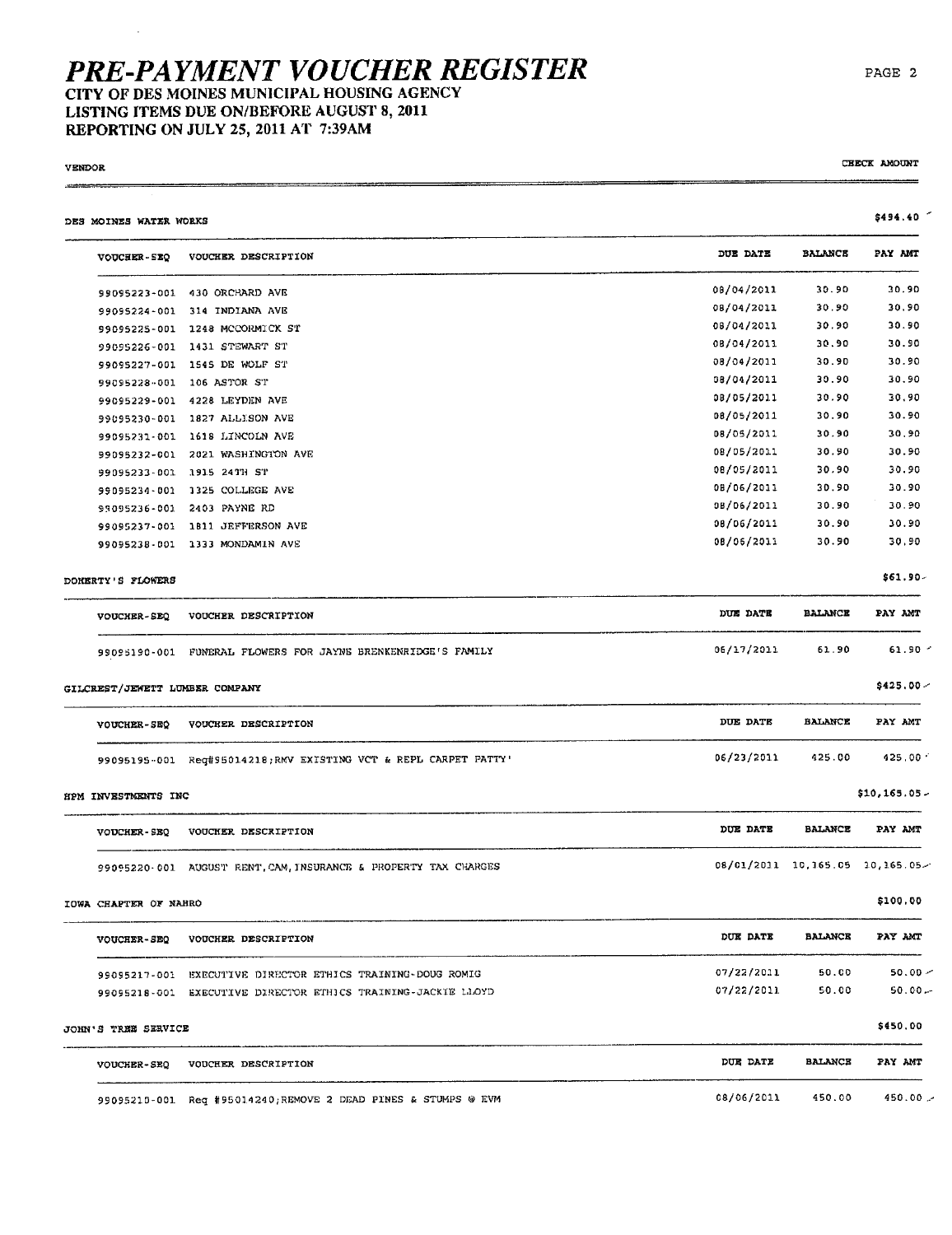LISTING ITEMS DUE ON/BEFORE AUGUST 8, 2011

REPORTING ON JULY 25, 2011 AT 7:39AM

| <b>VENDOR</b> |                           |                                                                   |                          |                      | CHECK AMOUNT          |
|---------------|---------------------------|-------------------------------------------------------------------|--------------------------|----------------------|-----------------------|
|               | PHILLIP LARSON            |                                                                   |                          |                      | \$3.00                |
|               | <b>VOUCHER-SEQ</b>        | VOUCHER DESCRIPTION                                               | DUE DATE                 | <b>BALANCE</b>       | PAY ANT               |
|               |                           | 99095235-001 LARSON, PHILLIP C *Reimbursement*                    | 07/22/2011               | 3.00                 | 3.00 <sub>7</sub>     |
|               | <b>MENARDS INC</b>        |                                                                   |                          |                      | \$430.54              |
|               | VOUCHER-SEQ               | VOUCHER DESCRIPTION                                               | DUE DATE                 | <b>BALANCE</b>       | PAY AMT               |
|               |                           | 99095213-001 Req #95014233;100' GARDEN HOSE, SPRAY HEAD EVM       | 08/06/2011               | 85.56                | 85.56<                |
|               |                           | 99095214-001 Req #95014255; LIGHT BULBS, TOILET SEAT, BLINDS HPP  | 08/07/2011               | 344.98               | 344.98                |
|               | METRO WASTE AUTHORITY     |                                                                   |                          |                      | \$17.00 <sub>7</sub>  |
|               | <b>VOUCHER-SEQ</b>        | VOUCHER DESCRIPTION                                               | DUE DATE                 | <b>BALANCE</b>       | PAY AMT               |
|               |                           | 99095196-001 LANDFILL USE 07/14/11                                | 07/14/2011               | 17.00                | $17.00 -$             |
|               | MIDAMERICAN ENERGY        |                                                                   |                          |                      | \$4,938.58            |
|               | VOUCHER-SEO               | VOUCHER DESCRIPTION                                               | DUE DATE                 | <b>BALANCE</b>       | PAY AMT               |
|               |                           | 99095242-001 100 E EUCLID AVE RM 163                              | 08/02/2011               | 50.80                | 50.80.                |
|               |                           | 99095243-001 100 E EUCLID AVE RM 103                              | 08/02/2011               | 672.46               | 672, 46               |
|               |                           | 99095244-001 100 EUCLID AVE RM 99                                 | 08/02/2011               | 204.97               | 204.97                |
|               |                           | 99095245-001 100 E EUCLID AVE RM 167                              | 08/02/2011               | 133.85               | 133.85                |
|               |                           | 99095246-001 100 E EUCLID AVE RM 165                              | 08/02/2011               | 88.04                | 83.04.                |
|               |                           | 99095247-001 PFM GENERATOR                                        | 08/02/2011               | 10.00                | 10.00-                |
|               |                           | 99095248-001 3717 6TH AVE - HPP<br>99095249-001 3400 BTH ST - OPP | 08/03/2011<br>08/04/2011 | 2,092.47<br>1,685.99 | 2,092.47<br>1,685.997 |
|               | MIDWEST OFFICE TECHNOLOGY |                                                                   |                          |                      | \$766.56-             |
|               | <b>VOUCHER-SEQ</b>        | VOUCHER DESCRIPTION                                               | DUE DATE                 | <b>BALANCE</b>       | PAY AMT               |
|               |                           | 99095192-001 MONTHLY MAINTENANCE & ADDL+L CHARGES 7/14-8/14/11    | 07/25/2011 766.56        |                      | 766.56                |
|               | NITE OWL PRINTING         |                                                                   |                          |                      | $$450.00 \t$          |
|               |                           | VOUCHER-SEQ VOUCHER DESCRIPTION                                   |                          | DUE DATE BALANCE     | PAY AMT               |
|               |                           | 99095216-001 #9 WHITE WINDOW ENVELOPES                            | 08/04/2011 450.00        |                      | 450.00-               |
|               | OFFICE MAX CONTRACT INC   |                                                                   |                          |                      | \$71.78.              |
|               |                           | VOUCHER-SEQ VOUCHER DESCRIPTION                                   | <b>DUE DATE</b>          | <b>BALANCE</b>       | PAY AMT               |
|               |                           | 99095188-001 LEGAL SIZE FOLDER - GOLDEN ROD                       | 07/12/2011               | 71.78                | 71.78'                |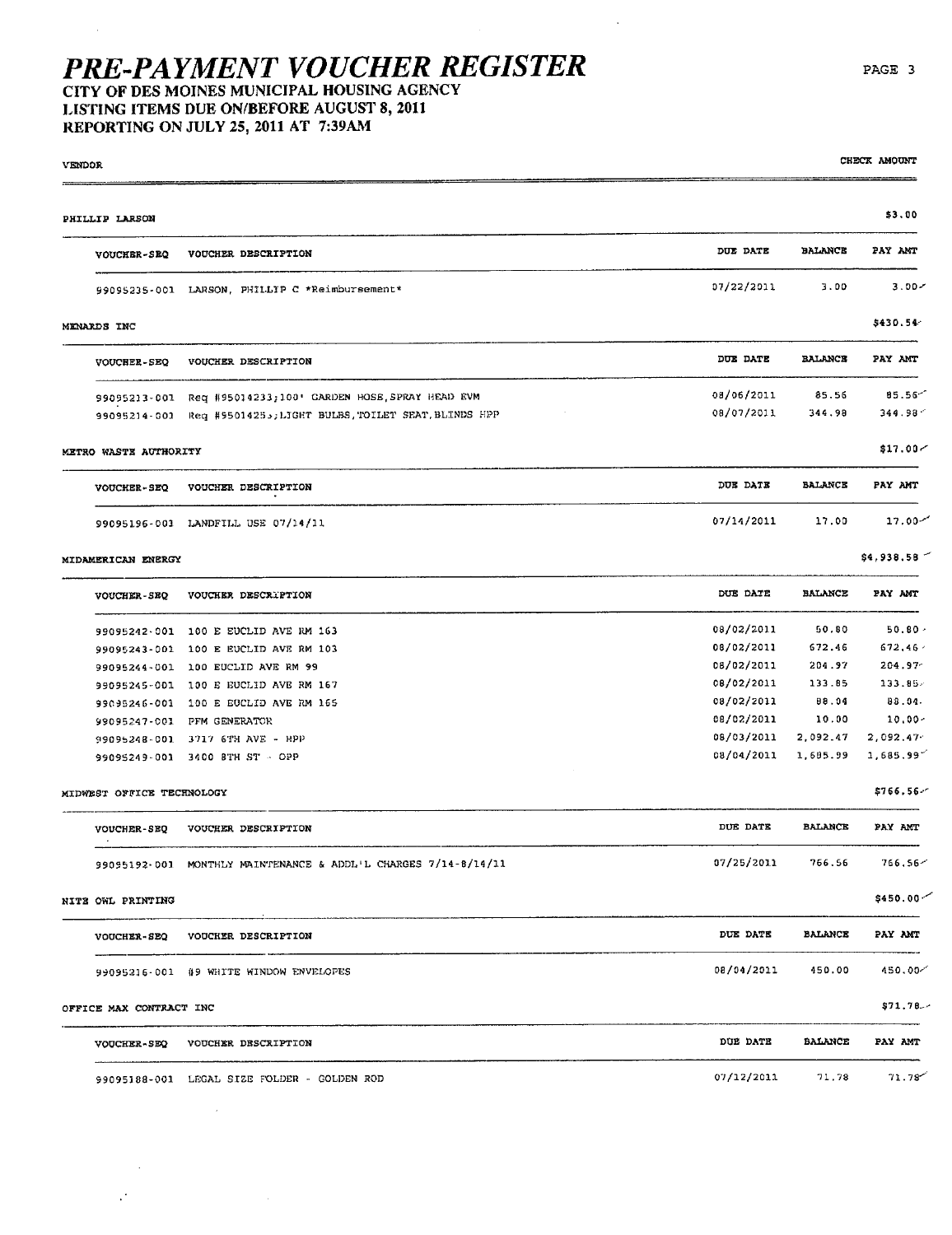### **PRE-PAYMENT VOUCHER REGISTER** CITY OF DES MOINES MUNICIPAL HOUSING AGENCY LISTING ITEMS DUE ON/BEFORE AUGUST 8, 2011

REPORTING ON JULY 25, 2011 AT 7:39AM

**VENDOR** CHECK AMOUNT  $$10,055.00 \times$ PATTEE ROOFING DITE DATE **BALANCE** VOUCHER-SEQ VOUCHER DESCRIPTION PAY AMT 99095207-001 Req #95014277; ROOF REPLACEMENT @ 1373 IDAHO ST 5H 07/13/2011 3,505.00 3.505.00 99095208-001 Reg#95014278;ROOF REPLACEMENT @ 1219 15TH PL 5H 07/12/2011  $4.145.00$ 4.145.00 99095209-001 Req #95014276; ROOF REPLACEMENT @ 1428 E 15TH 5H 07/13/2011 2,405.00 2,405.00 POLK COUNTY RECORDER \$35.00. DUE DATE VOUCHER-SEO VOUCHER DESCRIPTION **BALANCE** PAY AMT 07/07/2011 99095219-001 RELEASE FOR 5 OF SH UNITS 35.00  $35.00 -$ \$215.25-PROCTOR MECHANICAL CORP VOUCHER-SEQ VOUCHER DESCRIPTION DUE DATE **BALANCE** PAY AMT 99095215-001 PLUMBING SERVICE LABOR @ EVM #25 05/18/2011 215.25  $215.25<sub>7</sub>$  $$166.27-$ OWEST **VOUCHER DESCRIPTION** DUE DATE **BALANCE** VOUCHER-SEQ PAY AMT 99095239-001 EVM OFFICE 07/30/2011 45.91 45.91 07/21/2011 74.00 99095240-001 RVM FIRE DEPT  $74.00^{-7}$ 07/30/2011 99095241-001 EVM ENTRY SYSTEM 46.36  $46.36$ SECURITY LOCKSMITHS  $$73.10-$ **VOUCHER-SEQ** VOUCHER DESCRIPTION DUE DATE **BALANCE** PAY AMT 99095211-001 Req #95014256; SERVICE CALL, REKEYS & DUPLICATE KEY 08/02/2011 73.10  $73.10 $1,391.88$ JA SEXAUER INC **VOUCHER DESCRIPTION** DUE DATE **BALANCE** PAY AMT **VOUCHER-SEQ** 99095205-001 Req#95014228: SHWR HEAD BRACKET, SHWR HEAD MALE JOIN 07/10/2011 1,272.03 1,272.03' 99095206-001 Req #95014228; SYMMONS SHWR HEAD BRACKET 07/18/2011 119.85 119.85 \*\*\* REPORT TOTALS \*\*\* NUMBER OF ITEMS READY TO PAY 62 NUMBER OF CHECKS NEEDED  $25$ TOTAL OF ITEM BALANCES \$152,360.02 TOTAL AMOUNT TO PAY \$152,360.02  $\bar{\delta}^{\psi}$  ,

#### AUTOMATIC INTERFUND TRANSACTIONS

DUE-TO (CREDIT) ACCOUNT **AMOUNT** DUE-FROM (DEBIT) ACCOUNT 12-000-000-00-214500-00 90-012-000-00-129500-00  $4,975,77$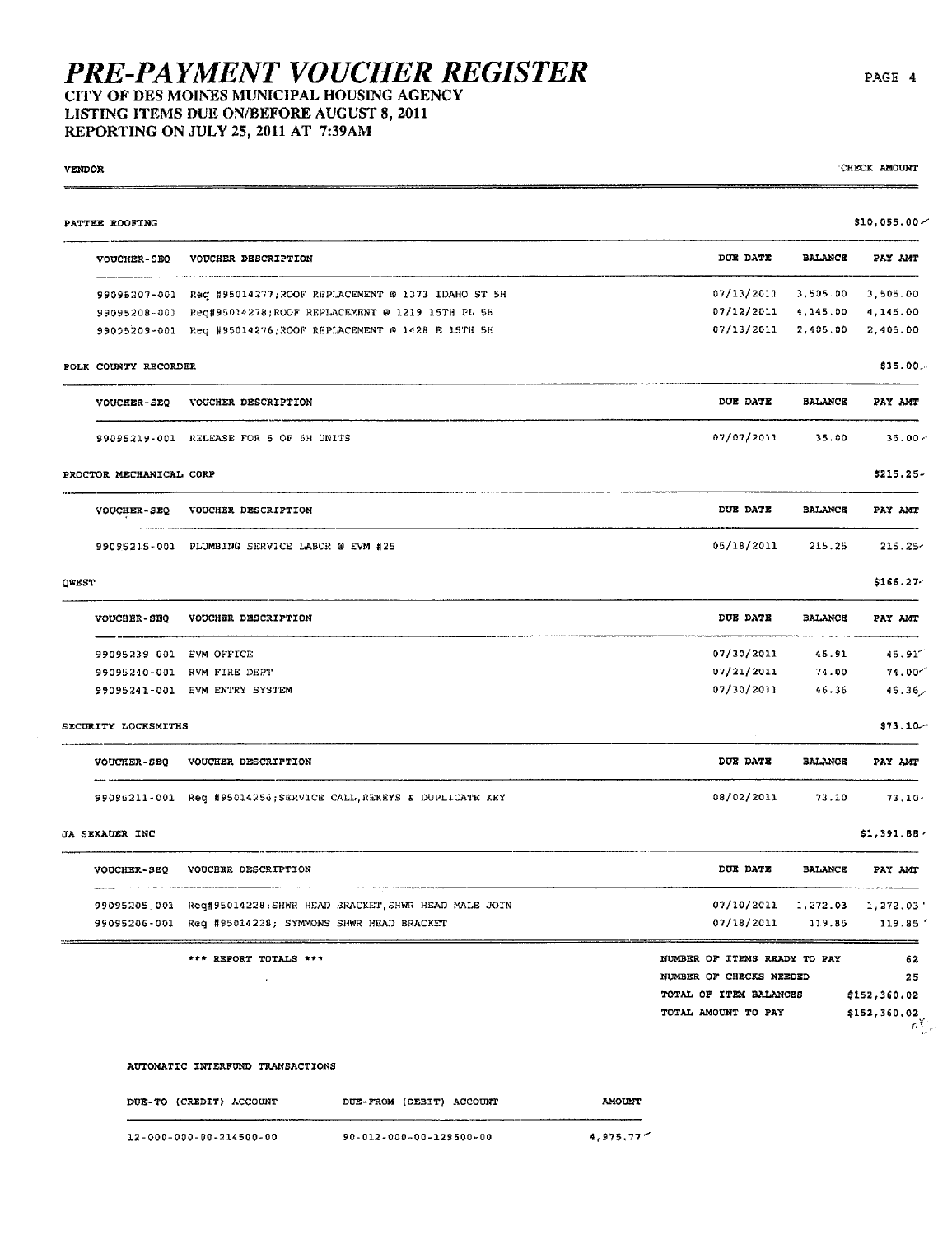| 14-000-000-00-214500-00 | 90-014-000-00-129500-00 | 16,702.91          |
|-------------------------|-------------------------|--------------------|
| 13-000-000-00-214500-00 | 90-013-000-00-129500-00 | 5,658.41.          |
| 16-000-000-00-214500-00 | 90-016-000-00-129500-00 | 12.677.46          |
| 02-000-000-00-214500-00 | 90-017-000-00-129500-00 | 51,574.53          |
| 11-000-000-00-214500-00 | 90-011-000-00-129500-00 | $14,434,83$ $\sim$ |
| 15-000-000-00-214500-00 | 90-015-000-00-129500-00 | 1,866.31/          |
| 04-000-000-00-214500-00 | 90-018-000-00-129500-00 | 10.00              |
|                         |                         |                    |

 $\label{eq:2.1} \mathcal{L}(\mathcal{L}^{\mathcal{L}}_{\mathcal{L}}(\mathcal{L}^{\mathcal{L}}_{\mathcal{L}})) \leq \mathcal{L}(\mathcal{L}^{\mathcal{L}}_{\mathcal{L}}(\mathcal{L}^{\mathcal{L}}_{\mathcal{L}})) \leq \mathcal{L}(\mathcal{L}^{\mathcal{L}}_{\mathcal{L}}(\mathcal{L}^{\mathcal{L}}_{\mathcal{L}}))$ 

 $\sim$   $\sim$ 

 $\mathcal{L}^{\mathcal{L}}(\mathcal{L}^{\mathcal{L}})$  and  $\mathcal{L}^{\mathcal{L}}(\mathcal{L}^{\mathcal{L}})$  and  $\mathcal{L}^{\mathcal{L}}(\mathcal{L}^{\mathcal{L}})$ 

 $\Delta \sim 10^{11}$  km s  $^{-1}$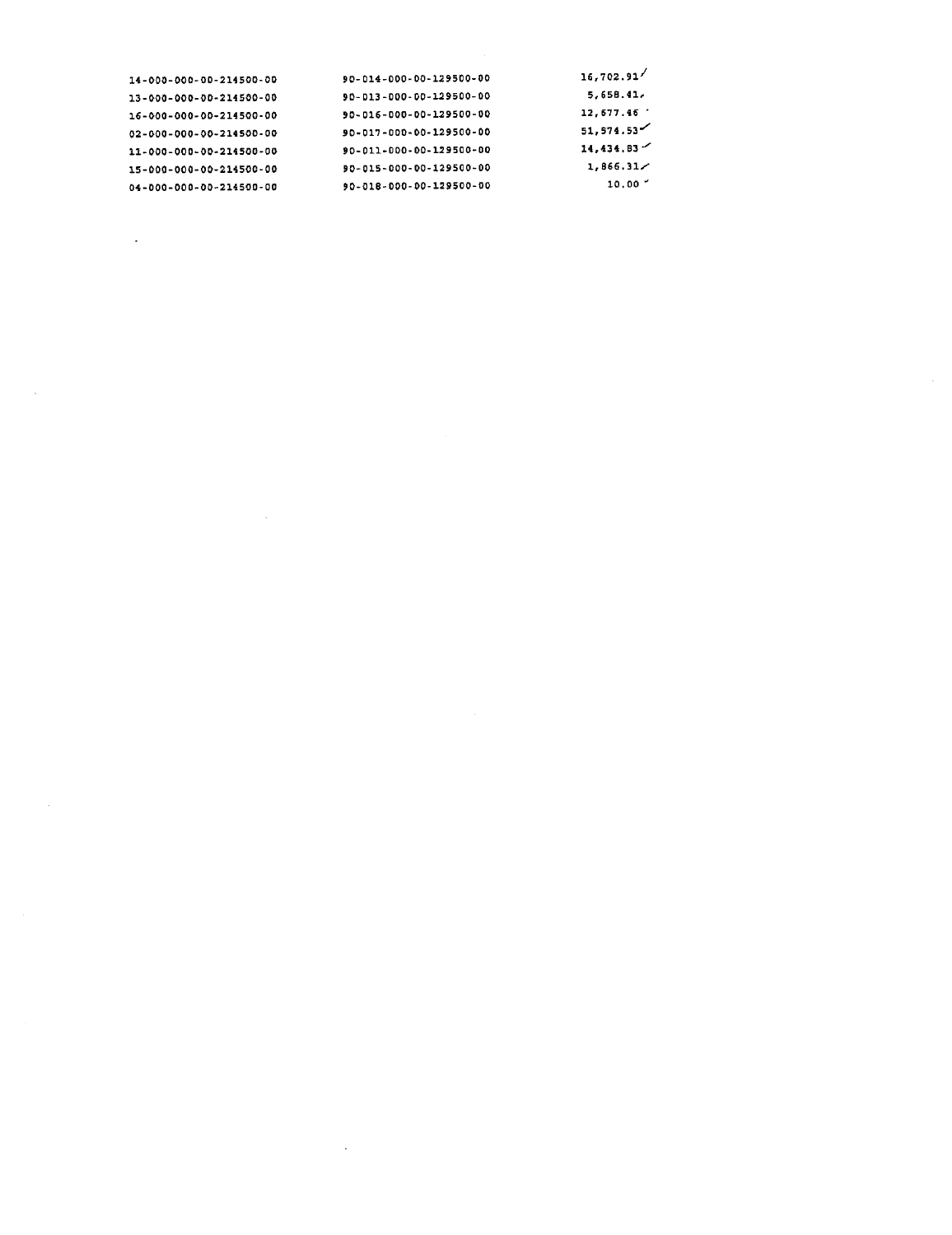## **PRE-PAYMENT VOUCHER REGISTER** LISTING ITEMS DUE ON/BEFORE AUGUST 15, 2011

REPORTING ON JULY 29, 2011 AT 4:40PM

| <b>VENDOR</b>              |                                                             |            |                | CHECK AMOUNT |
|----------------------------|-------------------------------------------------------------|------------|----------------|--------------|
| ABC PEST CONTROL           |                                                             |            |                | \$160.00     |
| <b>VOUCHER-SEQ</b>         | VOUCHER DESCRIPTION                                         | DUE DATE   | <b>BALANCE</b> | PAY AMT      |
|                            | 99095277-001 BUG SPRAY @ 1338 CLARK ST - DISPO UNIT         | 06/08/2011 | 160.00         | 160.00       |
| ADECCO EMPLOYMENT SERVICES |                                                             |            |                | \$560.48     |
|                            | VOUCHER-SEQ VOUCHER DESCRIPTION                             | DUE DATE   | <b>BALANCE</b> | PAY AMT      |
|                            | 99095303-001 PP 07/18-07/24/11 FOR SANDY KONKLER            | 07/25/2011 | 560.48         | 560.48       |
| CENTRAL IOWA MECHANICAL    |                                                             |            |                | \$2,007.71   |
|                            | VOUCHER-SEQ VOUCHER DESCRIPTION                             | DUE DATE   | <b>BALANCE</b> | PAY ANT      |
|                            | 99095307-001 EMERGENCY A/C REPAIR @ HPP 05/10-05/17/11      | 06/30/2011 | 2,007.71       | 2,007.71     |
|                            | COMMONWEALTH ELECTRIC CO OF THE MIDWEST                     |            |                | \$566.60     |
|                            | VOUCHER-SEQ VOUCHER DESCRIPTION                             | DUE DATE   | <b>BALANCE</b> | PAY AMT      |
|                            | 99095268-001 TROUBLESHOOT & REPAIR PARKING LOT LIGHTS @ HPP | 07/11/2011 | 566.60         | 566.60       |
| DES MOINES WATER WORKS     |                                                             |            |                | \$1,999.24   |

| <b>VOUCHER-SEO</b> | VOUCHER DESCRIPTION  | DUE DATE   | <b>BALANCE</b> | PAY AMT |
|--------------------|----------------------|------------|----------------|---------|
| 99095282-001       | 1533 E JEFFERSON AVE | 08/10/2011 | 30.90          | 30.90   |
| 99095283-001       | 3717 E 9TH ST        | 08/10/2011 | 30.90          | 30.90   |
| 99095284-001       | 1513 DIXON ST        | 08/10/2011 | 30.90          | 30.90   |
| 99095285-001       | 3711 E 9TH ST        | 08/10/2011 | 30.90          | 30.90   |
| 99095286-001       | 1219 15TH PL         | 08/10/2011 | 30.90          | 30.90   |
| 99095287-001       | 3701 E 9TH ST        | 08/11/2011 | 30.90          | 30.90   |
| 99095288-001       | 3101 FLEMING AVE     | 08/11/2011 | 30.90          | 30.90   |
| 99095289-001       | 1933 24TH ST         | 08/11/2011 | 30.90          | 30.90   |
| 99095290-001       | 3719 E 9TH ST        | 08/11/2011 | 30,90          | 30.90   |
| 99095291-001       | 3617 3RD ST          | 08/12/2011 | 30.90          | 30.90   |
| 99095292-001       | 1312 OAK PARK AVE    | 08/12/2011 | 30.90          | 30.90   |
| 99095293-001       | 3717 6TH AVE - HPP   | 08/12/2011 | 919.14         | 919.14  |
| 99095294-001       | 3400 8TH ST - OPP    | 08/12/2011 | 678.40         | 678,40  |
| 99095295-001       | 1709 CILLETTE ST     | 08/13/2011 | 30.90          | 30.90   |
| 99095296-001       | 1809 22ND ST         | 08/13/2011 | 30.90          | 30.90   |

ELECTRICAL ENGINEERING & EQUIPMENT

| <b>VOUCHER-SEO</b> | <b>VOUCHER DESCRIPTION</b>                                  | DUE DATE                       | <b>BALANCE</b> | PAY AMT |
|--------------------|-------------------------------------------------------------|--------------------------------|----------------|---------|
|                    | 99095308-001 Req#95012990, SERVICE LABOR ON GENERATOR @ RVM | $07/23/2010$ 1.468.24 1.468.24 |                |         |

CHECK AMOUNT

 $$1,468.24$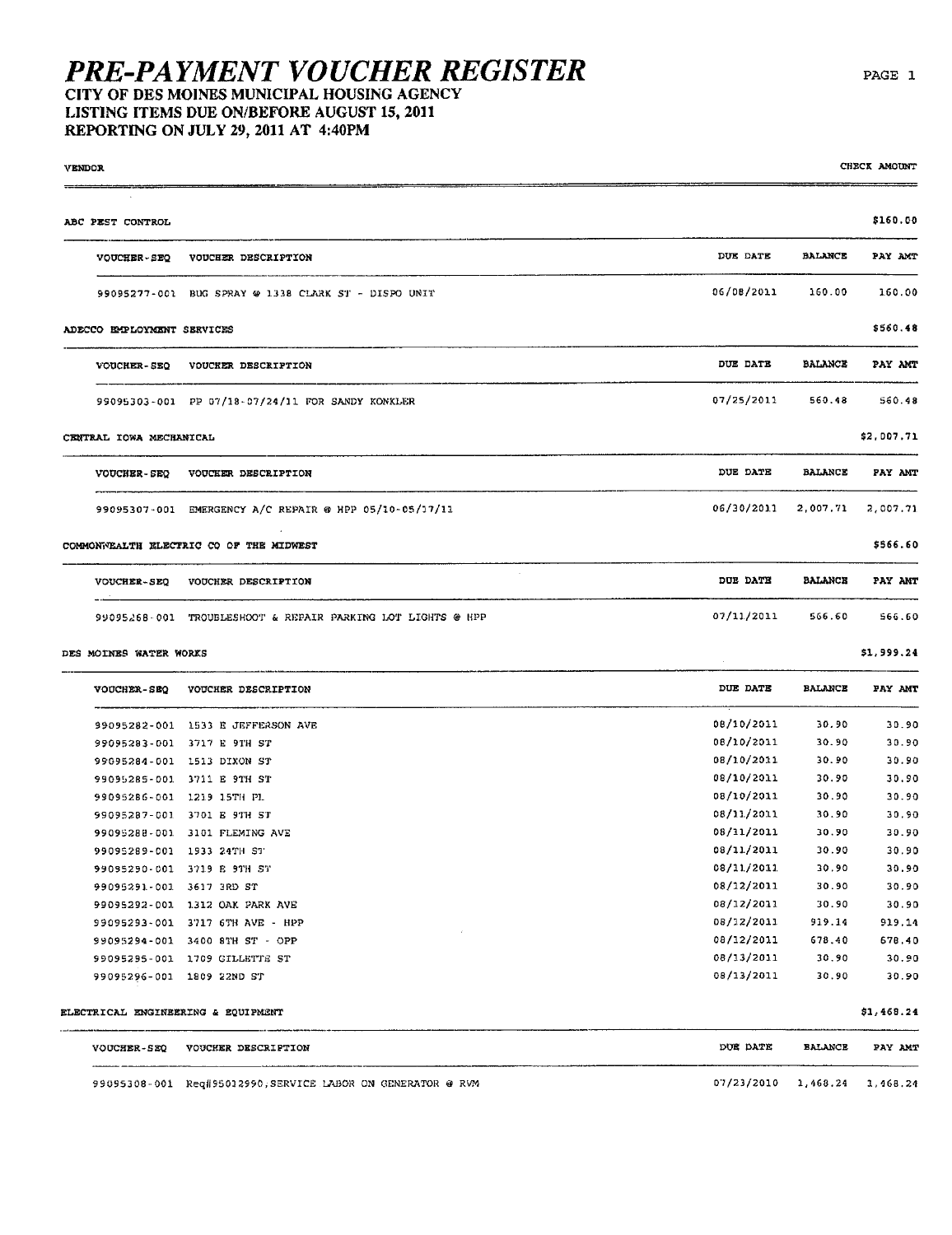## PRE-PAYMENT VOUCHER REGISTER<br>CITY OF DES MOINES MUNICIPAL HOUSING AGENCY LISTING ITEMS DUE ON/BEFORE AUGUST 15, 2011

REPORTING ON JULY 29, 2011 AT 4:40PM

| <b>VENDOR</b>                  |                                                                   |            |                | CHECK AMOUNT |
|--------------------------------|-------------------------------------------------------------------|------------|----------------|--------------|
| EXCEL MECHANICAL COMPANY INC   |                                                                   |            |                | \$1,376.66   |
| <b>VOUCHER-SEQ</b>             | VOUCHER DESCRIPTION                                               | DUE DATE   | <b>BALANCE</b> | PAY AMT      |
|                                | 99095258-001 SERVICE LABOR @ RVM 1/4" PIPE BROKEN                 | 08/14/2011 | 646.66         | 646.66       |
|                                | 99095259-001 SERVICE LABOR @ RVM - PUMP COUPLING                  | 08/14/2011 | 730.00         | 730.00       |
| FEDERAL EXPRESS                |                                                                   |            |                | \$70.51      |
| <b>VOUCHER-SEQ</b>             | VOUCHER DESCRIPTION                                               | DUE DATE   | <b>EALANCE</b> | PAY AMT      |
|                                | 99095309-001 PKG SENT BY M. RAFDAL 6/27 & K. NEESANDERSON 07/08   | 07/30/2011 | 70.51          | 70.51        |
| DEBRA FOX                      |                                                                   |            |                | \$204.00     |
| <b>VOUCHER-SEQ</b>             | VOUCKER DESCRIPTION                                               | DUE DATE   | <b>BALANCE</b> | PAY AMT      |
|                                | 99095302-001 RENT PAYMENT CORRECTION                              | 07/28/2011 | 204.00         | 204.00       |
|                                | GENERAL FIRE & SAFETY EQUIPMENT CO CORP                           |            |                | \$28.50      |
| VOUCHER-SEQ                    | VOUCHER DESCRIPTION                                               | DUE DATE   | <b>BALANCE</b> | PAY AMT      |
|                                | 99095257-001 SERVICE CALL @ EVM 07/15/11                          | 08/14/2011 | 28.50          | 28.50        |
| GILCREST/JEWETT LUMBER COMPANY |                                                                   |            |                | \$1,591.47   |
| <b>VOUCHER-SEQ</b>             | VOUCHER DESCRIPTION                                               | DUE DATE   | <b>BALANCE</b> | PAY ANT      |
|                                | 99095253-001 Reg#95014284; INSTALL CARPET TILE, VINYL BASE RVM615 | 07/11/2011 | 1,415.00       | 1,415.00     |
|                                | 99095313-001 Req #95014328; LABOR TO RESTRETCH CARPET @ OPP       | 07/13/2011 | 176.47         | 176.47       |
| GLASER LAWN CARE INC           |                                                                   |            |                | \$2,119.00   |
| <b>VOUCHER-SEQ</b>             | VOUCHER DESCRIPTION                                               | DUE DATE   | <b>BALANCE</b> | PAY AMT      |
|                                | 99095269-001 MOWING & TRIMMING - 5H & DISPO UNITS 06/27/11        | 07/27/2011 | 525.00         | 525.00       |
|                                | 99095270-001 MOWING & TRIMMING @ SVM                              | 08/04/2011 | 47.00          | 47.00        |
|                                | 99095271-001 MOWING & TRIMMING - 5H & DISPO UNITS 07/06/11        | 08/05/2011 | 665.00         | 665.00       |
|                                | 99095272-001 MOWING & TRIMMING - 5H & DISPO UNITS 07/12/11        | 08/11/2011 | 525.00         | 525.00       |
|                                | 99095273-001 MOWING & TRIMMING @ HPP                              | 08/12/2011 | 37.00          | 37.00        |
|                                | 99095274-001 MOWING & TRIMMING @ OPP                              | 08/12/2011 | 75.00          | 75.00        |
|                                | 99095275-001 MOWING & TRIMMING @ EVM                              | 08/12/2011 | 150.00         | 150.00       |
|                                | 99095276-001 MOWING & TRIMMING @ RVM                              | 08/12/2011 | 95.00          | 95.00        |
|                                | GOLDEN CIRCLE BUSINESS SOLUTIONS DBA PORTICO-HR                   |            |                | \$2,520.00   |
| <b>VOUCHER-SEQ</b>             | VOUCHER DESCRIPTION                                               | DUE DATE   | BALANCE        | PAY AMT      |

| VOUCHER-SEQ VOUCHER DESCRIPTION |  |  |
|---------------------------------|--|--|
|                                 |  |  |
|                                 |  |  |
|                                 |  |  |

99095314-001 PP 06/27-07/03/11 FOR LYNDSAY SOLOMON

07/08/2011 900.00 900.00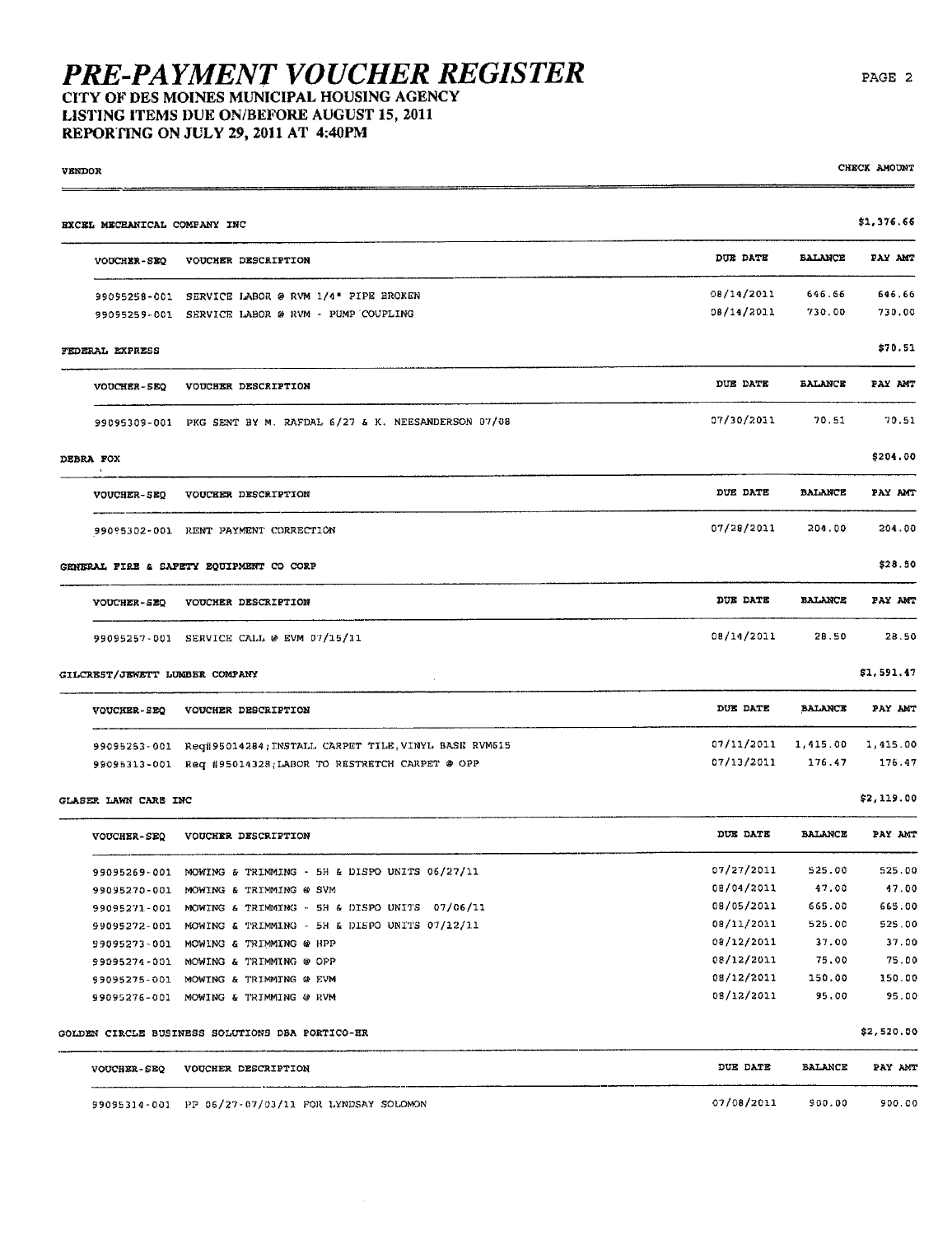#### LISTING ITEMS DUE ON/BEFORE AUGUST 15, 2011 REPORTING ON JULY 29, 2011 AT 4:40PM

| VENDOR                |                                                                                    |            |                | CHECK AMOUNT |
|-----------------------|------------------------------------------------------------------------------------|------------|----------------|--------------|
|                       | GOLDEN CIRCLE BUSINESS SOLUTIONS DBA PORTICO-HR                                    |            |                | \$2,520.00   |
| <b>VOUCHER-SEO</b>    | VOUCHER DESCRIPTION                                                                | DUE DATE   | <b>BALANCE</b> | PAY AMT      |
|                       | 99095315-001 PP 07/04-07/10/11 FOR LYNDSAY SOLOMAN                                 | 07/15/2011 | 720.00         | 720.00       |
|                       | 99095316-001 PP 07/11-07/17/11 FOR LYNDSAY SOLOMON                                 | 07/22/2011 | 900.00         | 900.00       |
|                       | IOWA WORKFORCE DEVELOPMENT*DIVISION OF LABOR                                       |            |                | \$100.00     |
| <b>VOUCHER-SEQ</b>    | VOUCHER DESCRIPTION                                                                | DUE DATE   | <b>BALANCE</b> | PAY AMT      |
|                       | $\mathbf{q}_i = \mathbf{q}_i$<br>99095304-001 ANNUAL ELEVATOR INSPECTION @ OPP/HPP | 07/22/2011 | 100.00         | 100.00       |
| DAWN LOVE             |                                                                                    |            |                | \$163.00     |
| <b>VOUCHER-SEQ</b>    | VOUCHER DESCRIPTION                                                                | DUE DATE   | <b>BALANCE</b> | PAY AMT      |
|                       | 99095305-001 REFUND OF MONIES OWED DUE TO REV OF UNRPTD INCOME                     | 07/28/2011 | 163.00         | 163.00       |
| MENARDS INC           |                                                                                    |            |                | \$1,210.87   |
| <b>VOUCHER-SEQ</b>    | VOUCHER DESCRIPTION                                                                | DUE DATE   | <b>BALANCE</b> | PAY AMT      |
| 99095261-001          | Reg#95014179;PAINT SUPPLY FOR OPP #338                                             | 07/09/2011 | 18.93          | 18.93        |
| 99095262-001          | Reg#95014241; ELONG WOOD SEAT WHITE - SVM                                          | 08/04/2011 | 41.91          | 41.91        |
| 99095263-001          | Reg#95014317; CORK BULLETIN, 9V BATTERIES, AC SMK ALM                              | 08/11/2011 | 230.59         | 230.59       |
| 99095264-001          | Req#95014283;CALLOWAY ELONG HIGHT WHITE                                            | 08/12/2011 | 129.00         | 129.00       |
| 99095265-001          | Req#95014290; COLLOWAY ROUND/ELONG HIGH WHITE                                      | 08/12/2011 | 297.00         | 297.00       |
| 99095266-001          | Req#95014291 PVC VERTICAL SMOOTH VANE DIPLOMAT ELO                                 | 08/13/2011 | 398.80         | 398.80       |
| 99095267-001          | Req#95014319; PINE MLDG PART STOP, BUG STOP, T-HEX KE                              | 08/14/2011 | 64.59          | 64.59        |
| 99095311-001          | Req#95014172; CLOSET ROD SUPPORT & PAINT TRAY                                      | 07/09/2011 | 30.05          | 30.05        |
| MIDAMERICAN ENERGY    |                                                                                    |            |                | \$10,027.41  |
| VOUCHER-SEQ           | VOUCHER DESCRIPTION                                                                | DUE DATE   | <b>BALANCE</b> | PAY ANT      |
|                       | 99095297-001 3700 E 31ST ST - EVM                                                  | 08/02/2011 | 2,614.25       | 2,614.25     |
|                       | \$9095298-001 1201 CROCKER ST - RVM LOWER PARKING LOT                              | 08/08/2011 | 60.40          | 60.40        |
|                       | 99095299-001 1101 CROCKER ST - RVM                                                 | 0B/09/2011 | 7.352.76       | 7,352.76     |
| MIDAMERICAN ENERGY*** |                                                                                    |            |                | \$964.00     |
| <b>VOUCHER-SEQ</b>    | VOUCHER DESCRIPTION                                                                | DUE DATE   | <b>BALANCE</b> | PAY AMT      |
| 99095317-001          | LE, BONG V Util. Reimb. Check                                                      | 08/01/2011 | 121.00         | 121.00       |
| 99095318-001          | HUFFMAN, LETHA L Otil. Reimb. Check                                                | 08/01/2011 | 113.00         | 113.00       |
| 99095319-001          | HO, DUNG T Util, Reimb. Check                                                      | 08/01/2011 | 78.00          | 78.00        |
| 99095320-001          | CHAPPELL, SUSAN A Util. Reimb. Check                                               | 08/01/2011 | 22,00          | 22.00        |
| 99095321-001          | CASEY, DIANE L Util. Reimb. Check                                                  | 08/01/2011 | 25,00          | 25.00        |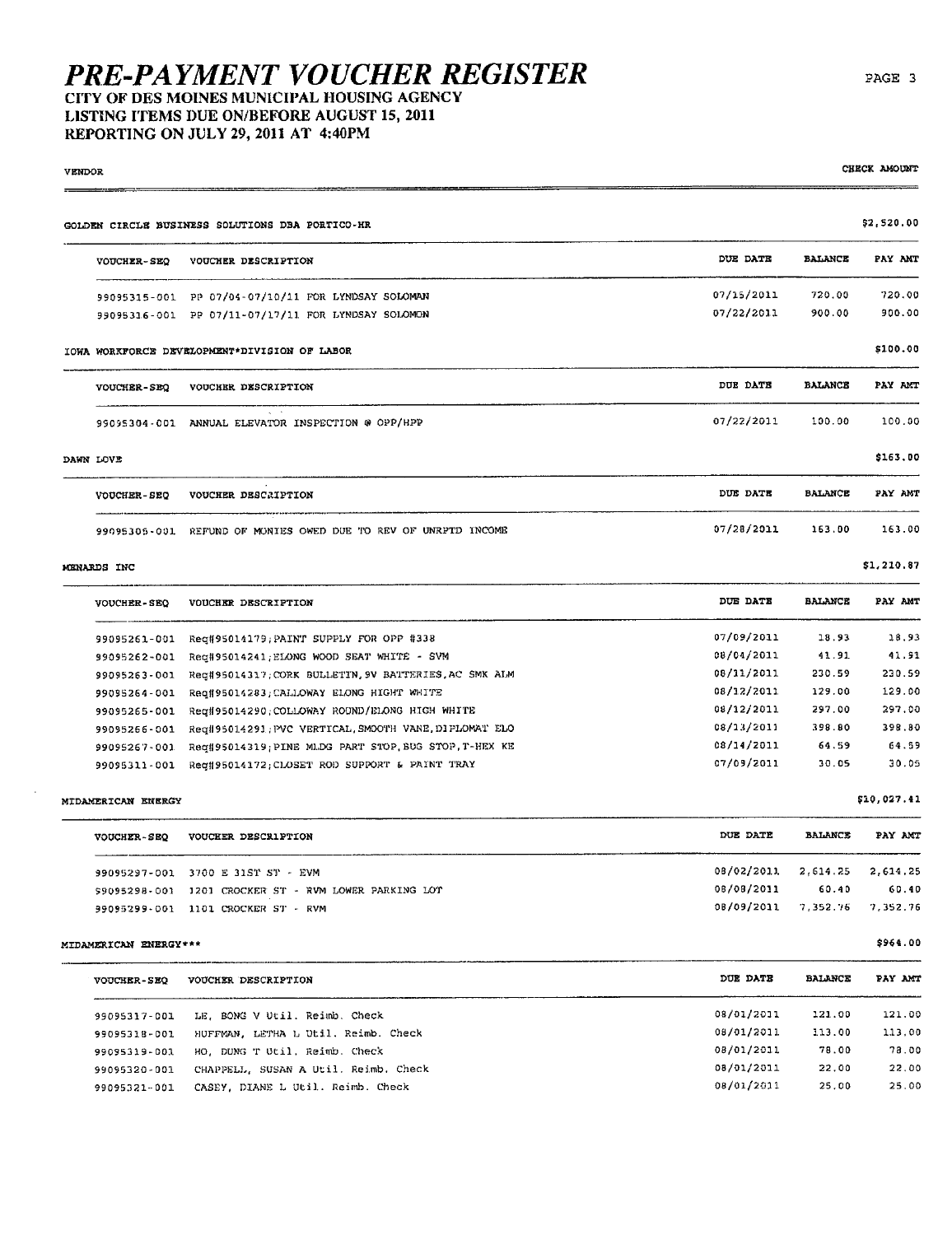LISTING ITEMS DUE ON/BEFORE AUGUST 15, 2011 REPORTING ON JULY 29,2011 AT 4:40PM

| NIDAMERICAN ENERGY***     |                                                                    |            |                | \$964.00   |
|---------------------------|--------------------------------------------------------------------|------------|----------------|------------|
| <b>VOUCHER-SEQ</b>        | VOUCHER DESCRIPTION                                                | DUE DATE   | <b>BALANCE</b> | PAY AMT    |
| 99095322-001              | MOSES, SUE E Util. Reimb, Check                                    | 08/01/2011 | 20.00          | 20.00      |
| 99095323-001              | MC CAULEY, DEBRA K Util. Reimb. Check                              | 08/01/2011 | 64.00          | 64.00      |
| 99095324-001              | HOWSER, PAMELA R Util. Reimb. Check                                | 08/01/2011 | 220.00         | 220.00     |
| 99095325-001              | MILLER, RAE LINN R Util. Reimb. Check                              | 08/01/2011 | 220.00         | 220.00     |
| 99095326-001<br>-11       | RIEK, NYANGUOK Util, Reimb. Check                                  | 08/01/2011 | 81.00          | 81.00      |
| MIDWEST OFFICE TECHNOLOGY |                                                                    |            |                | \$120.44   |
| <b>VOUCHER-SEQ</b>        | VOUCHER DESCRIPTION                                                | DOE DATE   | <b>BALANCE</b> | PAY AMT    |
|                           | 99095310-001 TONER CARTRIDGES FOR CANON COPIER/PRINTER             | 07/31/2011 | 120.44         | 120.44     |
| NICHOLS CONTROLS & SUPPLY |                                                                    |            |                | \$63.24    |
| VOUCHER-SEQ               | VOUCHER DESCRIPTION                                                | DUE DATE   | <b>BALANCE</b> | PAY AMT    |
|                           | 99095300-001 Reg#95014323;24"SQ 4 CONE CEIL W/6"NCK, INSULATED F   | 07/08/2011 | 63.24          | 63.24      |
| NITE OWL PRINTING         |                                                                    |            |                | \$1,766.25 |
| <b>VOUCHER-SEQ</b>        | VOUCHER DESCRIPTION                                                | DUE DATE   | <b>BALANCE</b> | PAY AMT    |
|                           | 99095254-001 PROTECT YOUR FAMILY FR LEAD IN YOUR HOME-PACKET       | 08/13/2011 | 750.00         | 750.00     |
|                           | 99095255-001 S8 HAP TENANCY ADDENDUM PART A PACKET                 | 08/12/2011 | 150.00         | 150.00     |
|                           | 99095256-001 S8 REQUEST FOR TENANCY APPROVAL (RFTA)                | 08/13/2011 | 866.25         | 866,25     |
| OFFICE DEPOT              |                                                                    |            |                | \$252.98   |
| VOUCHER-SEQ               | VOUCHER DESCRIPTION                                                | DUE DATE   | <b>BALANCE</b> | PAY ANT    |
|                           | 99095280-001 Req#95014273;OFFICE SUPPLY @ PF. FILE FLDRS. PEN. ETC | 08/12/2011 | 234.27         | 234.27     |
|                           | 99095281-001 Req#95014273; PENCIL AND WIPES, LYSOL & SANITIZING    | 08/12/2011 | 18.71          | 18.71      |
| PATTEE ROOFING            |                                                                    |            |                | \$3,215.00 |
| <b>VOUCHER-SEQ</b>        | VOUCHER DESCRIPTION                                                | DUE DATE   | <b>BALANCE</b> | PAY AMT    |
|                           | 99095306-001 Req#95014275;ROOF REPLACEMENT @ 1827 ALLSTON AVE      | 07/23/2011 | 3,215.00       | 3,215.00   |
| PURCHASE POWER            |                                                                    |            |                | \$5,000.00 |
| VOUCHER-SEQ               | VOUCHER DESCRIPTION                                                | DUE DATE   | <b>BALANCE</b> | PAY ANT    |
|                           | 99095251-001 POSTAGE FOR MAIL MACHINE                              | 07/22/2011 | 5,000.00       | 5,000.00   |

vendor  $\sim$  chieck amount  $\sim$  chieck amount  $\sim$  chieck amount  $\sim$  chieck amount  $\sim$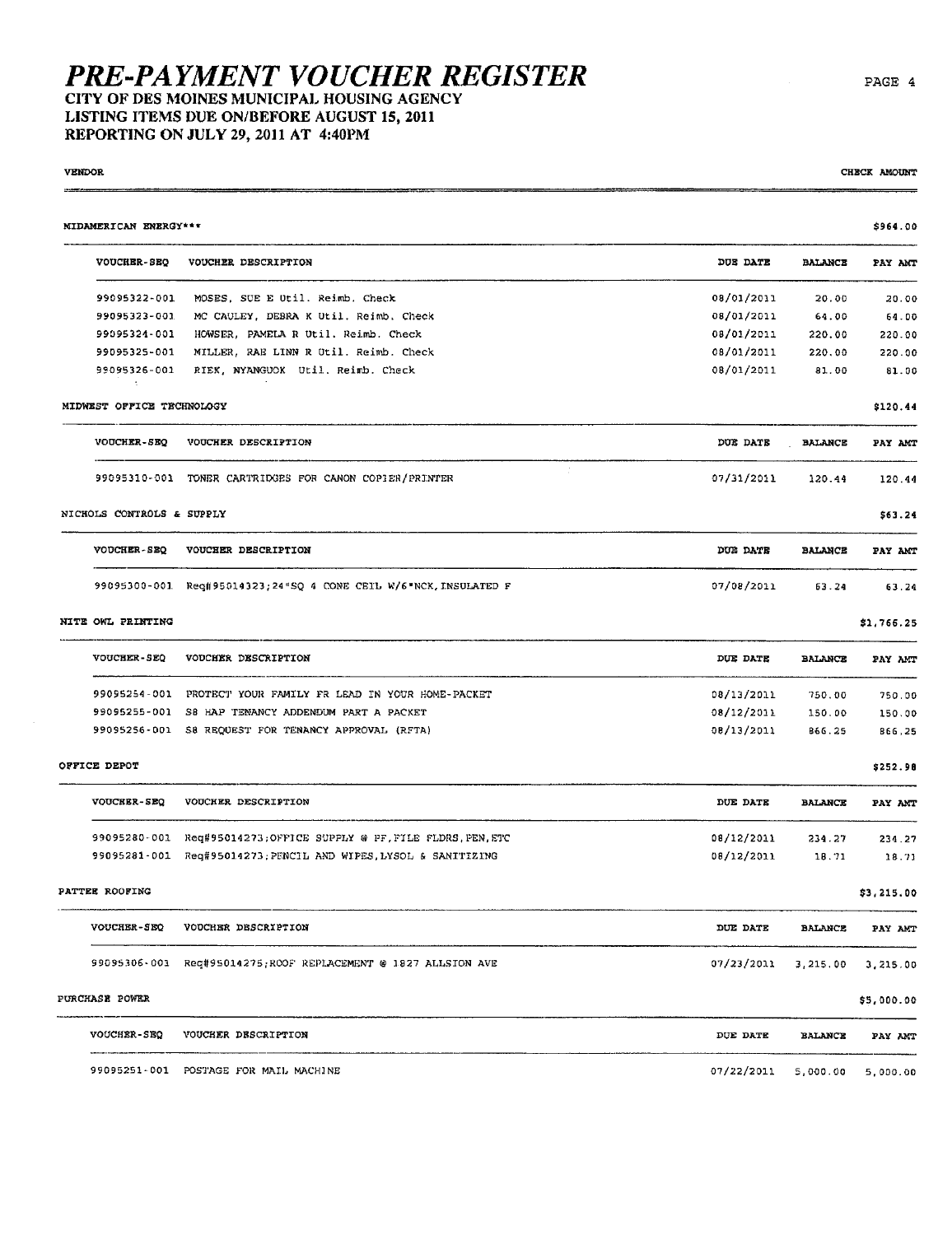LISTING ITEMS DUE ON/BEFORE AUGUST 15, 2011 REPORTING ON JULY 29, 2011 AT 4:40PM

| VENDOR                      |                                                                |                              | CHECK ANOUNT |
|-----------------------------|----------------------------------------------------------------|------------------------------|--------------|
| QWEST                       |                                                                |                              | \$128.73     |
| <b>VOUCHER-SEQ</b>          | VOUCHER DESCRIPTION                                            | DUE DATE<br><b>BALANCE</b>   | PAY ANT      |
| 99095260-001                | EVM FIRE ALARM                                                 | 08/05/2011<br>85.82          | 85.82        |
|                             | 99095301-001 RVM INTERCOM                                      | 08/05/2011<br>42.91          | 42.91        |
| DOUG ROMIG                  |                                                                |                              | \$53.05      |
| <b>VOUCHER-SEQ</b>          | VOUCHER DESCRIPTION                                            | DUE DATE<br><b>BALANCE</b>   | PAY AMT      |
|                             | 99095252-001 TRAVEL REIMBURSEMENT - HUD SAC CHICAGO, IL        | 07/19/2011<br>53.05          | 53.05        |
| STRAUSS SAFE & LOCK COMPANY |                                                                |                              | \$214.60     |
| <b>VOUCHER-SEO</b>          | VOUCHER DESCRIPTION                                            | DUE DATE<br><b>BALANCE</b>   | PAY ANT      |
|                             | 99095279-001 Req#95014293; SERVICE LABOR FOR LOCK CHANGE @ SVM | 08/14/2011<br>214.60         | 214.60       |
| SUNDEERG CO                 |                                                                |                              | \$89.00      |
| VOUCHER-SEQ                 | VOUCHER DESCRIPTION                                            | DUE DATE<br><b>BALANCE</b>   | PAY ANT      |
|                             | 99095278-001 Req#95014188;6" & 8" DRIP BOWLS - RVM             | 07/21/2011<br>89.00          | 89.00        |
|                             | *** REPORT TOTALS ***                                          | NUMBER OF ITEMS READY TO PAY | 75           |
|                             |                                                                | NUMBER OF CHECKS NEEDED      | 28           |
|                             |                                                                | TOTAL OF ITEM BALANCES       | \$38,040.98  |
|                             |                                                                | TOTAL AMOUNT TO PAY          | \$38,040.98  |
|                             |                                                                |                              | $0^{k}$      |

#### AUTOMATIC INTERFUND TRANSACTIONS

| DUE-TO (CREDIT) ACCOUNT | (DEBIT)<br>ACCOUNT<br><b>DUE-FROM</b> | <b>AMOUNT</b> |
|-------------------------|---------------------------------------|---------------|
| 15-000-000-00-214500-00 | 90-015-000-00-129500-00               | 983.65        |
| 02-000-000-00-214500-00 | 90-017-000-00-129500-00               | 9.209.14      |
| 10-000-000-00-214500-00 | 90-010-000-00-129500-00               | 6.834.21''    |
| 16-000-000-00-214500-00 | 90-016-000-00-129500-00               | 4.794.44      |
| 14-000-000-00-214500-00 | 90-014-000-00-129500-00               | 2.745.24'     |
| 12-000-000-00-234500-00 | 90-012-000-00-129500-00               | 3.048.347     |
| 13-000-000-00-214500-00 | 90-013-000-00-129500-00               | $406.54 -$    |
| 11-000-000-00-214500-00 | 90-011-000-00-129500-00               | 8.340.61      |
|                         |                                       |               |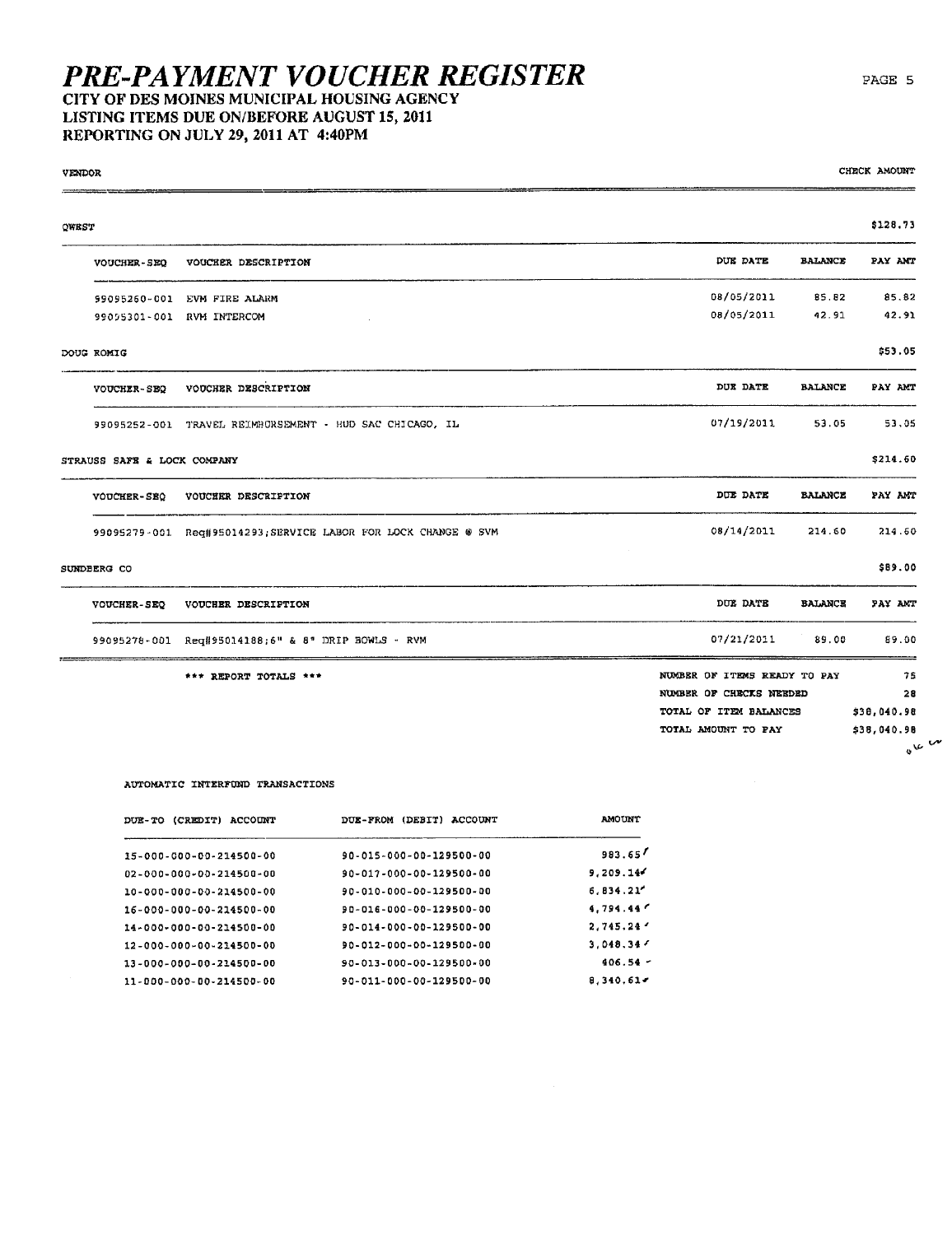| ICOURD DUPLY<br>Ĩ.<br>$\alpha$ and $\alpha$ |                                             |                                     |
|---------------------------------------------|---------------------------------------------|-------------------------------------|
| <b>CASH REQUIREMENTS &amp; A</b>            | CITY OF DES MOINES MUNICIPAL HOUSING AGENCY | REPORTING ON JULY 29, 2011 AT 4:34P |

 $\bar{\mathcal{A}}$ 

 $\frac{1}{2}$ 

 $\frac{1}{2}$ 

 $\frac{1}{2}$ 

 $\frac{1}{\sqrt{2}}$ 

 $\frac{1}{2}$ 

|                                            |               |              | ACING       |             |              | <b>CURRENT</b> |             | CASH REQUIREMENTS    |             |                              |
|--------------------------------------------|---------------|--------------|-------------|-------------|--------------|----------------|-------------|----------------------|-------------|------------------------------|
|                                            |               | +120 DAYS    | $+ 90$ DAYS | $+ 60$ DAYS | + 30 DAYS    | AMT DUE        | 7 DAYS      | 14 DAYS              | 21 DAYS     | 120 DAYS                     |
| VENDOR/PROJECT NAME                        | DUE BEFORE    | 03/31/2011   | 04/30/2011  | 05/30/2011  | 06/29/2011   | 07/29/2011     | 08/05/2011  | 08/12/2011           | 08/19/2011  | 11/26/2011                   |
| ABC PEST CONTROL                           |               | 0.00         | 0.00        | 0.00        | 160.00       | 0.00           | 0.00        | 0.00                 | 0.00        | <b>C</b> 00                  |
| ADECCO EMPLOYMENT SERVICES                 |               | 0.00         | 0.00        | 0.00        | 0.00         | 560.48         | 0.00.0      | 0.00                 | C: DO       | <b>D. 00</b><br>$\mathbb{P}$ |
| CENTRAL IOWA MECHANICAL                    |               | 0.00         | 0.00        | 0.00        | 0.00         | 2,007.71       | 0.00        | 0.00                 | 0.00        | 0.00                         |
| COMMONWEALTH ELECTRIC CO OF THE MIDWEST    |               | 0.00         | 0.00        | 0.00        | 0.00         | 566.60         | 0.00        | 0.00                 | 0.00        | 0.00                         |
| DES MOINES WATER WORKS                     |               | 0.00         | 0.00        | 0.00        | 0.00         | 0.00           | 0.00        | 937 44<br>$\ddot{ }$ | 61.80       | 0.00                         |
| ELECTRICAL ENGINEERING & EQUIPMENT         |               | 1,468.24     | 0.00        | 0.00        | 0.00         | 0.00           | 0.00        | 0.00                 | 0.00        | 0.00                         |
| EXCEL MECHANICAL COMPANY INC               |               | 0.00         | 0.00        | 0.00        | 0.00         | 0.00           | 0.00        | 0.00                 | 1,376.56    | 0.00                         |
| FEDERAL EXPRESS                            |               | 0.00         | 0.00        | 0.00        | 0.00         | 0.00           | 70.51       | 0.00                 | 0.00        | 0.00                         |
| DEBRA FOX                                  |               | 0.00         | 0.00        | 0.00        | 0.00         | 204.00         | 0.00        | 0.00                 | 0.00        | 0.00                         |
| GENERAL FIRE & SAFETY EQUIPMENT CO CORP    |               | <b>D-00</b>  | 0.50        | 0.00        | 0.00         | 0.00           | 0.00        | 0.00                 | 28.50       | 0.00                         |
| GILCREST/JEWETT LUMBER COMPANY             |               | 0.00         | 0.00        | 0.00        | <b>C</b> - 0 | 1,591.47       | 0.00        | 0.00                 | 0.00        | 0.00                         |
| CLASER LAWN CARE INC                       |               | 0.00         | 0.00        | 0.00        | 0.00         | 525.00         | 712.00      | 882.00               | 0.00        | 0.00                         |
| GOLDEN CIRCLE BUSINESS SOLUTIONS DEA PORTI |               | 0.00         | 0.00        | 0.00        | 0.00         | 2,520.00       | <b>00.0</b> | 0.00                 | 0.00        | 0.00                         |
| IOWA WORKFORCE DEVELOPMENT DIVISION OF LAB |               | 0.00         | 0.00        | 0.00        | 0.00         | 100.00         | 0.00        | 0.30                 | 0.00        | 0.00                         |
| DANN LOVE                                  |               | <b>00.00</b> | 0.00        | 0.00        | 0.00         | 163.00         | 0.00        | 0.00                 | 0.00        | 0.00                         |
| MENARDS INC                                |               | 0.00         | 0.00        | 0.00        | 0.00         | 48.98          | 41.91       | 656.59               | 463.39      | 0.00                         |
| MIDAMERICAN ENERGY                         |               | 0.00         | 0.00        | 00.0        | 0.00         | 0.00           | 2,614.25    | 7,413.16             | 0.00        | 0.00                         |
| MIDAMERICAN ENERGY***                      |               | 0.00         | 0.50        | 0.00        | 0.00         | 0.00           | 964.00      | 0.00                 | 0.00        | 0.00                         |
| MIDWEST OFFICE TECHNOLOGY                  |               | 0.00         | 0.00        | 0.00        | 0.00         | 0.00           | 120.44      | 0.00                 | <b>00.0</b> | 0.00                         |
| NICHOLS CONTROLS & SUPPLY                  |               | 0.00         | 0.00        | 0.00        | $0 - 00$     | 63.24          | o<br>o<br>o | 0.00                 | 0.00        | 0.00                         |
| NITE OWL PRINTING                          |               | 0.00         | 0.00        | 0.00        | 0.00         | 0.00           | 0.00        | 150.00               | 1,616.25    | 0.00                         |
| <b>CEFICE DEPOT</b>                        |               | <b>90.0</b>  | 0.00        | 0.00        | 0.00         | 0.00           | 0.00        | 252.98               | 0.00        | 0.00                         |
| PATTEE ROOFING                             |               | 0.00         | 0.00        | 0.00        | 0.00         | 3,225.00       | 0.00        | 0.00                 | 0.00        | 0.00                         |
| PURCHASE POWER                             |               | 0.00         | 0.00        | 0.00        | 0.00         | 5,000.00       | 0.00        | 0.00                 | 0.00        | $0 - 00$                     |
| QWEST                                      |               | 0.00         | 0.00        | 0.00        | 0.00         | 0.00           | 128.73      | 0.00                 | 0.00        | 0.00                         |
| DOUG ROMIC                                 |               | 0.00         | 0.00        | 0.00        | 0.00         | 53.05          | 0.00        | 0.00                 | 0.00        | 0.00                         |
| & LOCK COMPANY<br>STRAUSS SAFE             |               | 0.00         | 0.00        | 0.00        | 0.00         | 0.00           | 0.00        | 0.00                 | 214.60      | 0.00                         |
| SUNDBERG CO                                |               | 0.00         | 0.00        | 0.00        | 0.00         | 89.00          | 0.00        | 0.00                 | 0.00        | 0.00                         |
| *** REPORT TOTALS ***                      | COLUMN TOTALS | \$1,468.24   | 0.00        | 0.00        | 160.00       | 16,707.53      | 4,651.84    | 11,292.17            | 3,761.20    | \$0.00                       |
|                                            | CUMULATIVE    | \$1,468.24   | 1,468.24    | 1,468.24    | 1,628.24     | 18,335.77      | 22,987.61   | 34,279.78            | 38,040.98   | \$38,040.98                  |

 $\begin{matrix} \frac{1}{2} & \frac{1}{2} \\ \frac{1}{2} & \frac{1}{2} \end{matrix}$ 

 $\overline{\phantom{a}}$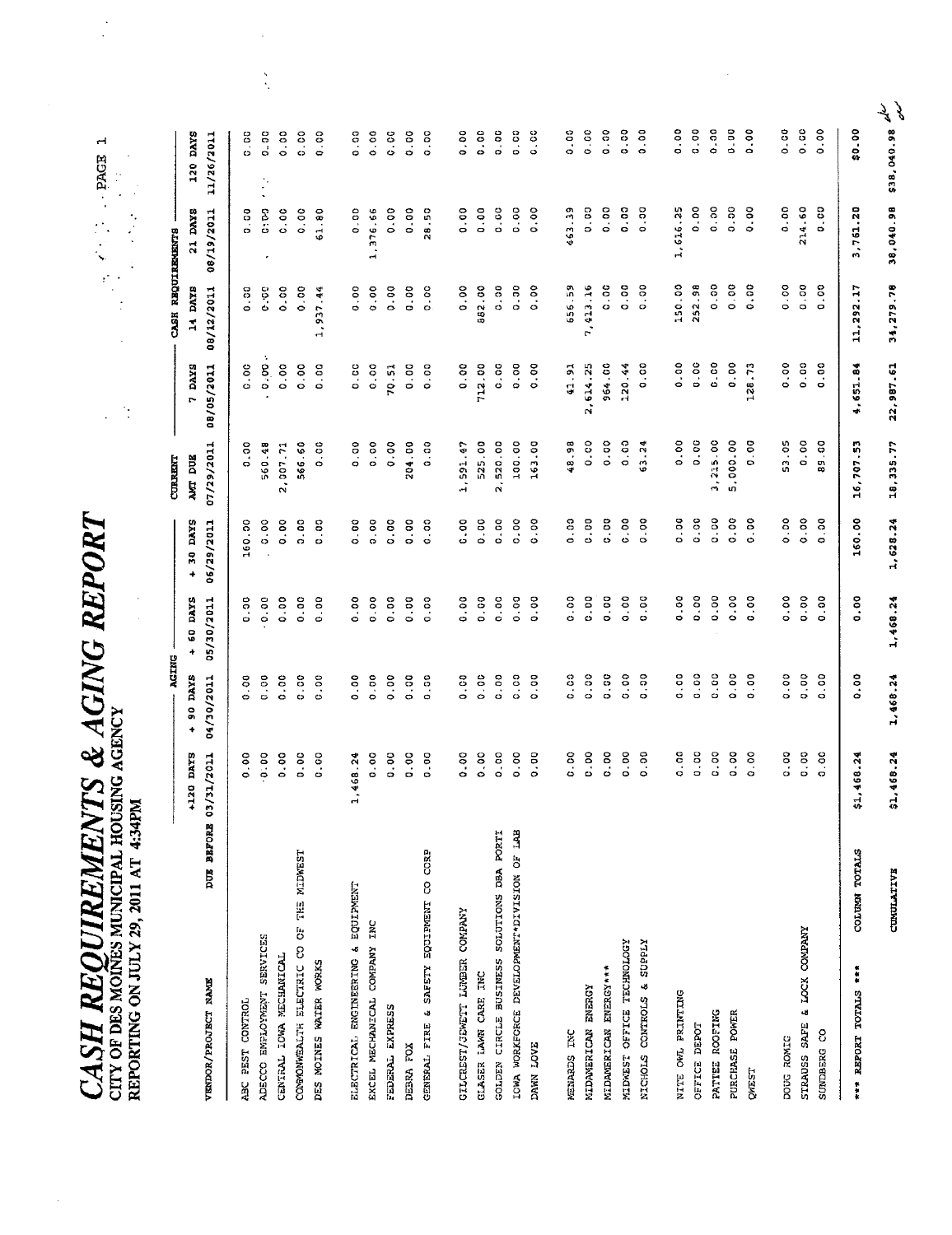### LISTING ITEMS DUE ON/BEFORE AUGUST 22, 2011 REPORTING ON AUGUST 8, 2011 AT 8:01AM

| VENDOR                     |                                                                                                                                    |                                  |                  | CHECK AMOUNT     |
|----------------------------|------------------------------------------------------------------------------------------------------------------------------------|----------------------------------|------------------|------------------|
| ADECCO EMPLOYMENT SERVICES |                                                                                                                                    |                                  |                  | \$846.00         |
| <b>VOUCHER-SEQ</b>         | VOUCHER DESCRIPTION                                                                                                                | DUE DATE                         | <b>BALANCE</b>   | PAY AMT          |
|                            | 99095408-001 PP 07/25-07/31/11 FOR SANDY KONLER                                                                                    | 08/01/2011                       | 846.00           | 846.00           |
| ALAN'S SEAMLESS GUTTERS    |                                                                                                                                    |                                  |                  | \$1,030.00       |
| <b>VOUCHER-SEQ</b>         | VOUCHER DESCRIPTION                                                                                                                | DUE DATE                         | <b>BALANCE</b>   | PAY ANT          |
|                            | 99095363-001 Req #95014268; GUTTERS & DOWNSPOUTS @ 1219 15TH PL<br>99095364-001 Reg#95014270; GUTTERS & DOWNSPOUTS @ 2403 PAYNE RD | 08/19/2011<br>08/19/2011         | 680.00<br>350.00 | 680.00<br>350.00 |
| TERESA A BAILEY            |                                                                                                                                    |                                  |                  | \$190.00         |
| <b>VOUCHER-SEQ</b>         | VOUCHER DESCRIPTION                                                                                                                | DUE DATE                         | <b>BALANCE</b>   | PAY AMT          |
|                            | 99095415-001 HAP PAYMENT CORRECTION                                                                                                | 07/27/2011                       | 190.00           | 190.00           |
| BERGSTROM CONSTRUCTION INC |                                                                                                                                    |                                  |                  | \$47,612.79      |
| VOUCHER-SEQ                | VOUCHER DESCRIPTION                                                                                                                | DUE DATE                         | <b>BALANCE</b>   | PAY AMT          |
|                            | 99095336-001 ROOF REPLACEMENT @ EVM                                                                                                | 07/26/2011 47,612.79 47,612.79   |                  |                  |
| BIERL & BIERL, INC.        |                                                                                                                                    |                                  |                  | \$91.22          |
| <b>VOUCHER-SEQ</b>         | VOUCHER DESCRIPTION                                                                                                                | DUE DATE                         | <b>BALANCE</b>   | PAY AMT          |
|                            | 99095423-001 CHAIN SAW SHARPEN, NEW CHAIN @ JORSON & CARLSON                                                                       | 08/05/2011                       | 91.22            | 91.22            |
| BOJOS CARPET & TILE CARE   |                                                                                                                                    |                                  |                  | \$3,966.66       |
| VOUCHER-SEQ                | VOUCHER DESCRIPTION                                                                                                                | DUE DATE                         | <b>BALANCE</b>   | PAY AMT          |
|                            | 99095367-001 JANITORIAL SERVICE @ PF FOR JULY 2011                                                                                 | 07/31/2011                       | 616.66           | 616.66           |
|                            | 99005369-001 JANITORIAL SERVICES FOR ALL MANORS - JULY 2011                                                                        | $07/31/2011$ 3, 350.00 3, 350.00 |                  |                  |
| BROWN ENGINEERING CO       |                                                                                                                                    |                                  |                  | \$420.00         |
|                            | VOUCHER-SEQ VOUCHER DESCRIPTION                                                                                                    | DUE DATE                         | <b>BALANCE</b>   | PAY AMT          |
|                            | 99095372-001 PROFESSIONAL SERVICES HVAC IMPROVMNT-RVM 06/30/11                                                                     | 06/30/2011                       | 420.00           | 420.00           |
| ELIJAH CALDWELL            |                                                                                                                                    |                                  |                  | \$3.00           |
|                            | VOUCHER-SEQ VOUCHER DESCRIPTION                                                                                                    | DUE DATE                         | BALANCE          | PAY AMT          |
|                            | 99095377-001 CALDWELL, ELIJAH *Reimbursement*                                                                                      | 08/04/2011                       | 3.00             | 3.00             |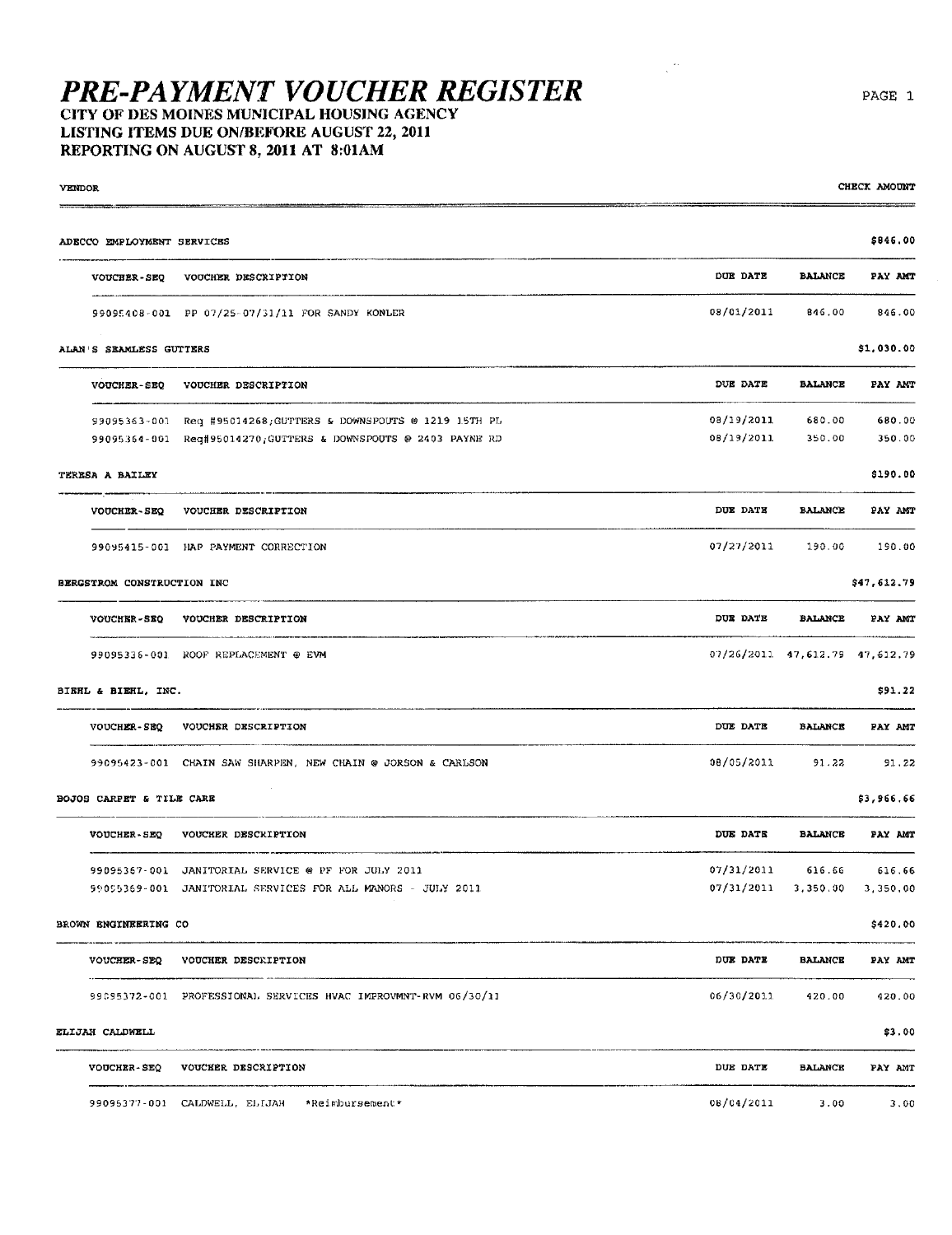#### CITY OF DES MOINES MUNICIPAL HOUSING AGENCY LISTING ITEMS DUE ON/BEFORE AUGUST 22, 2011 REPORTING ON AUGUST 8, 2011 AT 8:01AM

| <b>VENDOR</b> |                        |                                                       |                            | CHECK AMOUNT |
|---------------|------------------------|-------------------------------------------------------|----------------------------|--------------|
|               | DENISE CARRINGTON      |                                                       |                            | \$43.07      |
|               | VOUCHER-SEQ            | VOUCHER DESCRIPTION                                   | DUE DATE<br><b>BALANCE</b> | PAY AMT      |
|               |                        | 99095422-001 MILEAGE FOR JULY 2011                    | 07/29/2011<br>43.07        | 43.07        |
|               |                        | CONSTELLATION NEWENERGY GAS DIVISION                  |                            | \$1,799.00   |
|               | <b>VOUCHER-SEQ</b>     | VOUCHER DESCRIPTION                                   | DUE DATE<br><b>BALANCE</b> | PAY AMT      |
|               |                        | 99095421-001 GAS CHARGES FOR JUNE 2011                | 08/08/2011<br>1,799.00     | 1,799.00     |
|               | STEVEN DEARCHS         |                                                       |                            | \$134.67     |
|               | <b>VOUCHER-SEQ</b>     | VOUCHER DESCRIPTION                                   | DUE DATE<br><b>BALANCE</b> | PAY AMT      |
|               |                        | 99095376-001 DEARCHS, STEVEN J *Reimbursement*        | 08/04/2011<br>134.67       | 134.67       |
|               | DES MOINES STEEL FENCE |                                                       |                            | \$265.00     |
|               |                        | VOUCHER-SEQ VOUCHER DESCRIPTION                       | DUE DATE<br><b>BALANCE</b> | PAY AMT      |
|               |                        | 99095378-001 Reg#95014243;REPAIR EXISTING FENCE @ RVM | 07/18/2011<br>265.00       | 265.00       |

#### DES MOINES WATER WORKS

l,

| <b>VOUCHER-SEO</b> | VOUCHER DESCRIPTION | DUE DATE   | <b>BALANCE</b> | PAY AMT  |
|--------------------|---------------------|------------|----------------|----------|
| 99095337-001       | 924 EMMA AVE        | 08/17/2011 | 30.90          | 30.90    |
| 99095338-001       | 5918 SW 12TH ST     | 08/17/2011 | 30.90          | 30.90    |
| 99095339-001       | 3108 SENECA AVE     | 08/17/2011 | 30.90          | 30.90    |
| 99095340-001       | 922 EMMA AVE        | 08/17/2011 | 30.90          | 30.90    |
| 99095341-001       | 5316 S UNION ST     | 08/17/2011 | 30.90          | 30.90    |
| 99095342-001       | 343 E CRESTON AVE   | 08/17/2011 | 30.90          | 30.90    |
| 99095343-001       | 1163 MLK PKWY       | 08/17/2011 | 40.90          | 40.90    |
| 99095344-001       | 2417 SW 9TH ST SVM  | 08/17/2011 | 804.72         | 804.72   |
| 99095345-001       | 1223 WADE ST        | 08/18/2011 | 30.90          | 30.90    |
| 99095346-001       | 2505 SW 12TH ST     | 08/18/2011 | 30.90          | 30.90    |
| 99095347-001       | 1170 9TH ST         | 08/18/2011 | 30.90          | 30.90    |
| 99095348-001       | 1176 9TH ST         | 08/18/2011 | 30.90          | 30.90    |
| 99095349-001       | 1101 CROCKER ST RVM | 08/18/2011 | 3,850.36       | 3,850.36 |
| 99095350-001       | 5920 SW 12TH ST     | 08/20/2011 | 30.90          | 30.90    |
| 99095351-001       | 5910 SW 12TH ST     | 08/20/2011 | 30.90          | 30.90    |
| 99095352-001       | 304 E DIEHL AVE     | 08/20/2011 | 30 90          | 30.90    |
| 99095353-001       | 2523 SE 7TH ST      | 08/20/2011 | 29.90          | 29.90    |
| 99095403-001       | 428 E LEACH AVE     | 08/21/2011 | 30.90          | 30.90    |
| 99095404-001       | 3308 KINSEY AVE     | 08/21/2011 | 40.90          | 40.90    |
| 99095405-001       | 3310 KINSEY AVE     | 08/21/2011 | 30.90          | 30.90    |
| 99095406-001       | 430 E LEACH AVE     | 08/21/2011 | 30.90          | 30.90    |

 $$5,261.18$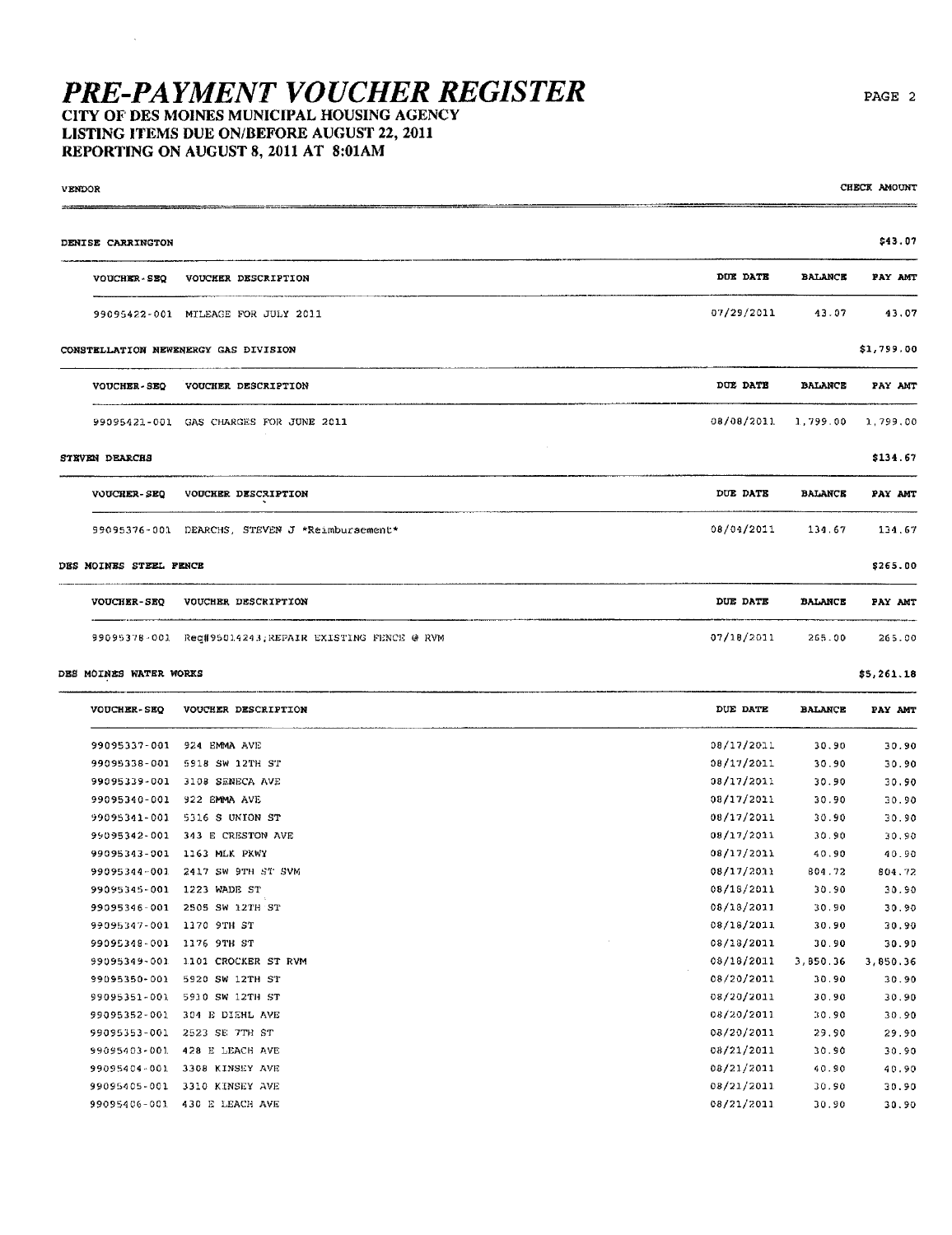### LISTING ITEMS DUE ON/BEFORE AUGUST 22, 2011 REPORTING ON AUGUST 8, 2011 AT 8:01AM

| <b>VENDOR</b> |                               |                                                                    |            |                | CHECK AMOUNT |
|---------------|-------------------------------|--------------------------------------------------------------------|------------|----------------|--------------|
|               | GLASER LAWN CARE INC          |                                                                    |            |                | \$47.00      |
|               | <b>VOUCHER-SEQ</b>            | VOUCHER DESCRIPTION                                                | DUE DATE   | <b>BALANCE</b> | PAY AMT      |
|               |                               | 99095399-001 MOWING & TRIMMING @ SVM                               | 08/17/2011 | 47.00          | 47.00        |
|               | GRAYBAR ELECTRIC CO., INC     |                                                                    |            |                | \$5,017.81   |
|               | VOUCHER-SEQ                   | VOUCHER DESCRIPTION                                                | DUE DATE   | <b>BALANCE</b> | PAY AMT      |
|               |                               | 99095362-001 Req#95014313;2 IS50-DWSV8S & 14 IS20-DWSV8S PELCO     | 07/25/2011 | 5,017.81       | 5,017.81     |
|               | SARA HENRY                    |                                                                    |            |                | \$7.77       |
|               | <b>VOUCHER-SEQ</b>            | VOUCHER DESCRIPTION                                                | DUE DATE   | <b>BALANCE</b> | PAY AMT      |
|               |                               | 99095375-001 MILEAGE FOR JULY 2011                                 | 07/30/2011 | 7.77           | 7.77         |
|               | IOWA LANDLORD ASSOCIATION LTD |                                                                    |            |                | \$300.00     |
|               | VOUCHER-SEQ                   | VOUCHER DESCRIPTION                                                | DUE DATE   | <b>BALANCE</b> | PAY ANT      |
|               |                               | 99095332-001 PRE-SCREENING POR JULY 2011                           | 07/25/2011 | 300.00         | 300.00       |
|               | PEGGY JENSEN                  |                                                                    |            |                | \$45.29      |
|               | <b>VOUCHER-SEQ</b>            | VOUCHER DESCRIPTION                                                | DUE DATE   | <b>BALANCE</b> | PAY AMT      |
|               |                               | 99095373-001 MILEAGE FOR JULY 2011                                 | 07/30/2011 | 45.29          | 45.29        |
|               | MENARDS INC                   |                                                                    |            |                | \$641,43     |
|               | <b>VOUCHER-SEQ</b>            | VOUCHER DESCRIPTION                                                | DUE DATE   | BALANCE        | PAY AMT      |
|               |                               | 99095391-001 Req #95014247; TERRY TOWEL, SPONGES, ORGE PEEL SPRAY  | 07/28/2011 | 29.58          | 29.58        |
|               |                               | 99095392-001 Req #95014092;1 1/2 PVC MALE ADAPTER, 1/3HP SUMP PU   | 06/02/2011 | 130.92         | 130.92       |
|               | 99095393-001                  | Req #95014086; MAXBOND EXT PAINT, PROF PAINT KIT 8P                | 06/03/2011 | 41.97          | 41.97        |
|               | 99095394-001                  | Req #95014318;4PK CFL BULB, SMK ALARM, LATEX GLOVES                | 08/13/2011 | 80.36          | 80.36        |
|               |                               | 99095395-001 Req #95014320; INSTANT POST CREMENT, COMPOST/MANURE   | 08/19/2011 | 21.90          | 21.90        |
|               |                               | 99095396-001 Req #95014307;32 OZ WORKS TOILET BOWL                 | 08/19/2011 | 28.08          | 28.08        |
|               |                               | 99095397-001 Req #95014321;5/8"X50" FLEXOGEN HOSE, RANGEHOOD       | 08/20/2011 | 61.45          | 61.45        |
|               |                               | 99095398-001 Req #95014303; PADLOCK WTRPROOF, COPPER PIPE, SHWERHD | 08/20/2011 | 166.82         | 166.82       |
|               |                               | 99095402-001 Req #95014246;10 GAL TOTE, DAYLIGHT 4PK CFL BULB      | 07/27/2011 | 80.35          | 80.35        |
|               | MIDAMERICAN ENERGY            |                                                                    |            |                | \$3,025.84   |
|               | <b>VOUCHER-SEQ</b>            | VOUCHER DESCRIPTION                                                | DUE DATE   | <b>BALANCE</b> | PAY AMT      |
|               |                               | 99095354-001 3725 E 9TH ST                                         | 08/03/2011 | $-0.44$        | $-0.44$      |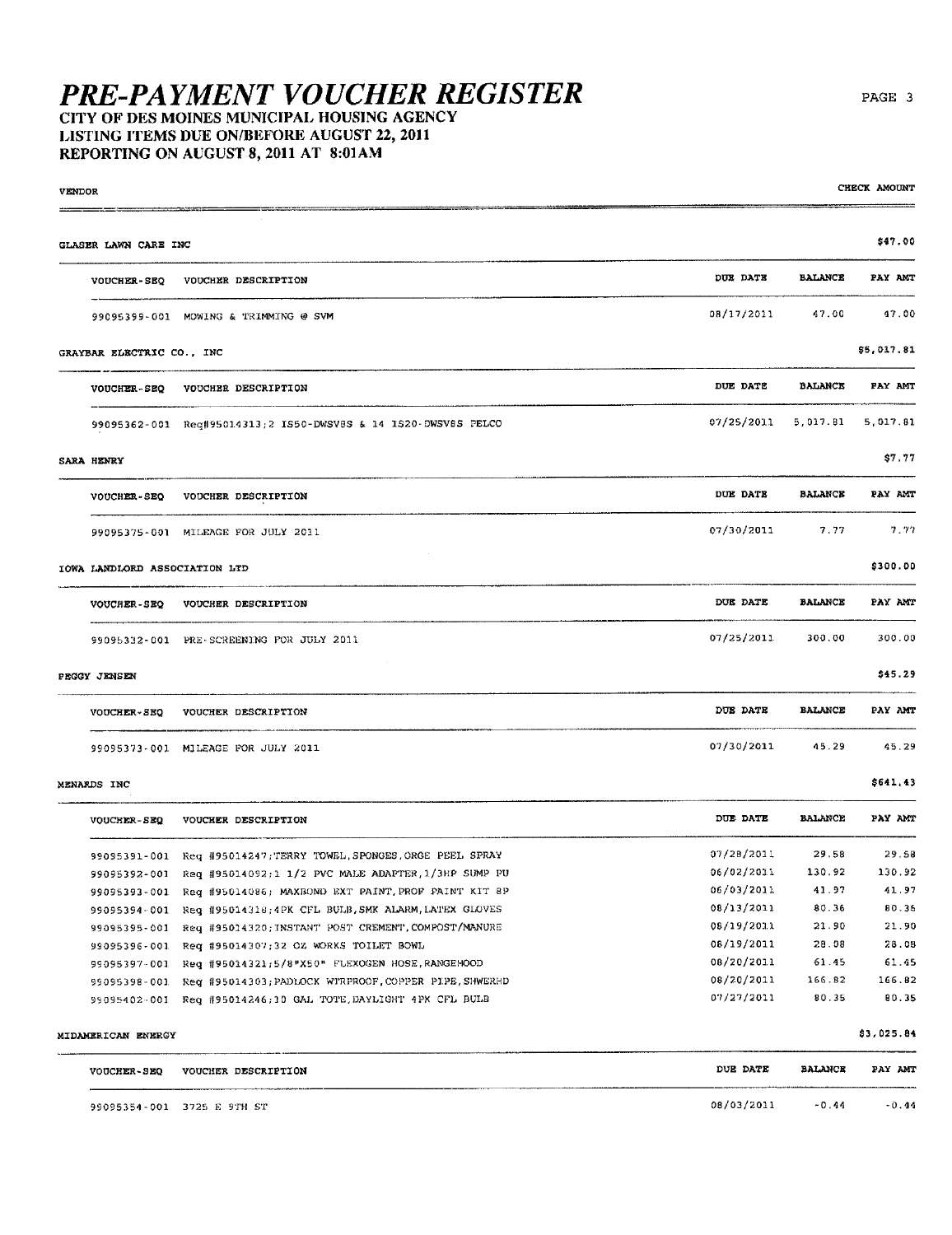#### CITY OF DES MOINES MUNICIPAL HOUSING AGENCY LISTING ITEMS DUE ON/BEFORE AUGUST 22, 2011 REPORTING ON AUGUST 8, 2011 AT 8:01AM

#### **VENDOR**

÷.

CHECK AMOUNT

| MIDAMERICAN ENERGY                 |                                                                 |            |                | \$3,025,B4 |
|------------------------------------|-----------------------------------------------------------------|------------|----------------|------------|
| <b>VOUCHER-SEQ</b>                 | VOUCHER DESCRIPTION                                             | DUE DATE   | <b>BALANCE</b> | PAY AMT    |
|                                    | 99095355-001 2417 SW 9TH ST SVM                                 | 08/15/2011 | 2,917.51       | 2,917.51   |
|                                    | 99095356-001 4228 LEYDEN AVE                                    | 08/15/2011 | 30.36          | 30.36      |
|                                    | 99095357-001 2523 SE 7TH ST                                     | 08/16/2011 | 10.50          | 10.50      |
|                                    | 99095358-001 922 EMMA AVE                                       | 08/18/2011 | 19.43          | 19.43      |
|                                    | 99095359-001 5920 SW 12TH ST                                    | 08/18/2011 | 8.93           | 8.93       |
|                                    | 99095360-001 5918 SW 12TH ST                                    | 08/18/2011 | 19.60          | 19.60      |
|                                    | 99095361-001 2234 E 34TH ST                                     | 08/18/2011 | 19.95          | 19.95      |
| MIDWEST OFFICE TECHNOLOGY          |                                                                 |            |                | \$344.04   |
| <b>VOUCHER-SEQ</b>                 | VOUCHER DESCRIPTION                                             | DUE DATE   | <b>BALANCE</b> | PAY AMT    |
|                                    | 99095371-001 BROTHER TONER #TN350 & HP TONER #Q5942A            | 08/06/2011 | 223.60         | 223.60     |
|                                    | 99095414-001 TONER CARTRIDGE FOR CANON PRINTER/COPIER           | 08/08/2011 | 120.44         | 120.44     |
| MILLER'S HARDWARE                  |                                                                 |            |                | \$19.48    |
| <b>VOUCHER-SEQ</b>                 | VOUCHER DESCRIPTION                                             | DUE DATE   | <b>BALANCE</b> | PAY AMT    |
|                                    | 99095401-001 Req #95014333; ENFORCER WASP & HORNET KILLER 5H    | 08/16/2011 | 19.48          | 19.48      |
|                                    | NATIONAL ELEVATOR INSPECTION SERVICE                            |            |                | \$120.00   |
| <b>VOUCHER-SEQ</b>                 | VOUCHER DESCRIPTION                                             | DUE DATE   | <b>BALANCE</b> | PAY AMT    |
|                                    | 99095365-001 ANNUAL ELEVATOR INSPECTION @ HPP                   | 07/26/2011 | 60.00          | 60.00      |
|                                    | 99095366-001 ANNUAL ELEVATOR INSPECTION @ OPP                   | 07/26/2011 | 60.00          | 60.00      |
| NITE OWL PRINTING                  |                                                                 |            |                | \$152.00   |
| <b>VOUCHER-SEQ</b>                 | VOUCHER DESCRIPTION                                             | DUE DATE   | <b>BALANCE</b> | PAY AMT    |
|                                    | 99095387-001 S8 HUD-92006 FORM SUPPLEMNT & FAMILY BREAK UP POLI | 08/18/2011 | 152.00         | 152.00     |
| OFFICE INSTALLATION SERVICES, INC. |                                                                 |            |                | \$2,134.00 |
|                                    | VOUCHER-SEQ VOUCHER DESCRIPTION                                 | DUE DATE   | <b>BALANCE</b> | PAY AMT    |
|                                    | 99095335-001 MOVING OFFICE FURNITURE @ PF & PIONEER COLUMBUS    | 08/10/2011 | 2,134.00       | 2,134.00   |
| PIGOTT INC/OFFICE PAVILION         |                                                                 |            |                | \$24.30    |
|                                    | VOUCHER-SEQ VOUCHER DESCRIPTION                                 | DUE DATE   | <b>BALANCE</b> | PAY AMT    |
|                                    | 99095413-001 STORAGE FEES FOR JUNE 2011                         | 08/05/2011 | 24.30          | 24.30      |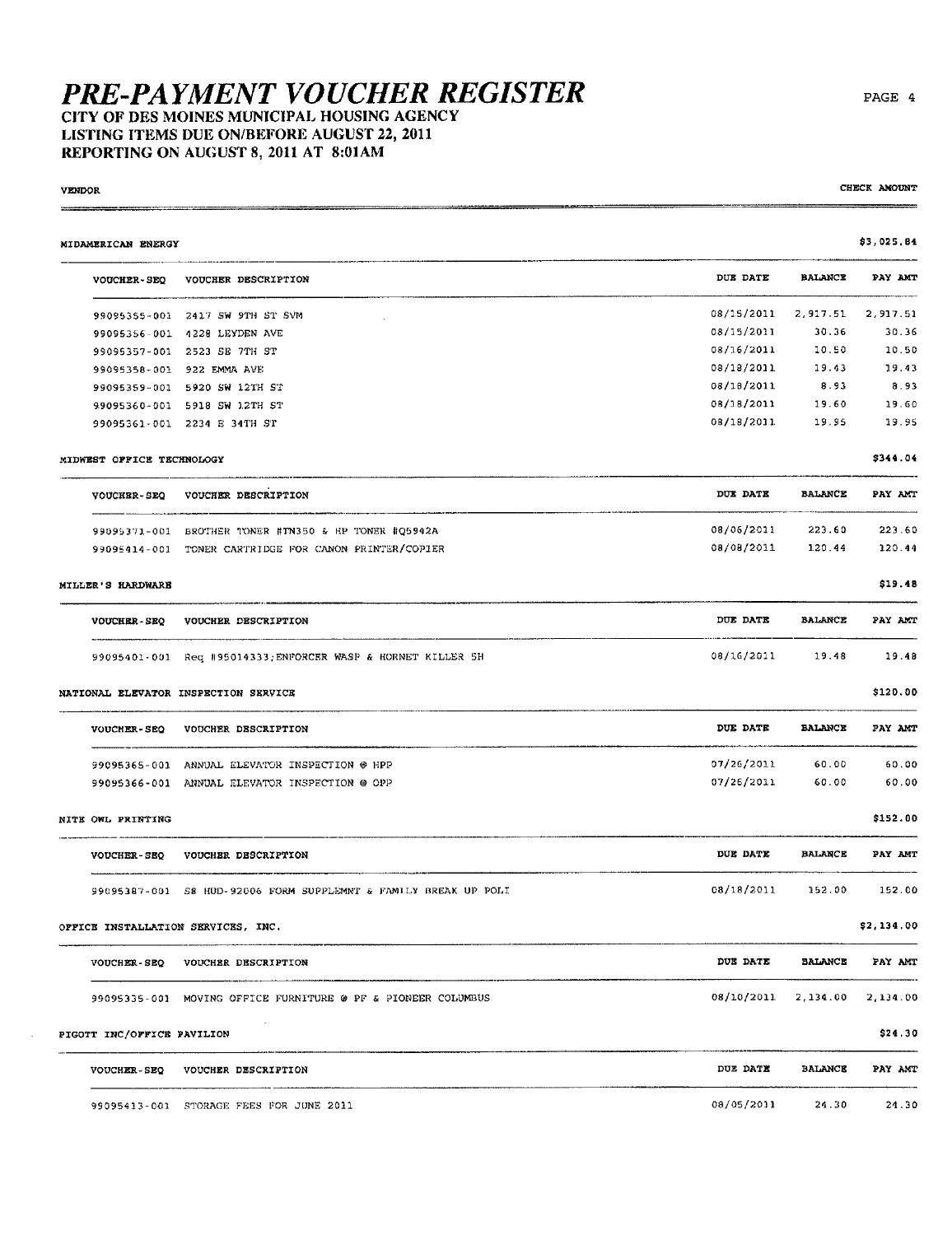#### CITY OF DES MOINES MUNICIPAL HOUSING AGENCY LISTING ITEMS DUE ON/BEFORE AUGUST 22, 2011 REPORTING ON AUGUST 8, 2011 AT 8:01AM

| <b>VENDOR</b>              |                                                                |            |                | CHECK AMOUNT |
|----------------------------|----------------------------------------------------------------|------------|----------------|--------------|
| PPG ARCHITECTURAL FINISHES |                                                                |            |                | \$780.35     |
| VOUCHER-SEQ                | VOUCHER DESCRIPTION                                            | DUE DATE   | <b>BALANCE</b> | PAY AMT      |
|                            | 99095333-001 Reg#95014249;5 GAL SEMIGLOSS PAINT FOR RVM        | 08/04/2011 | 579.20         | 579.20       |
| 99095416-001               | OPEN CREDIT ON ACCOUNT                                         | 07/10/2011 | $-190.72$      | $-190,72$    |
|                            | 99095417-001 Req #95014248; PAINT & SUPPLY FOR PFM             | 07/09/2011 | 190.32         | 190.32       |
|                            | 99095418-001 Req #95014352; PAINT FOR RVM                      | 08/05/2011 | 89.34          | 89.34        |
|                            | 99095419-001 Req #95014351; PAINT FOR RVM                      | 05/09/2011 | 22.87          | 22.87        |
|                            | 99095420-001 Req #95014326.SPEEDHIDE WHITE PAINT FOR PFM       | 08/05/2011 | 89.34          | 89.34        |
| PRAXAIR DISTRIBUTION INC   |                                                                |            |                | \$261.32     |
| <b>VOUCHER-SEQ</b>         | VOUCHER DESCRIPTION                                            | DUE DATE   | <b>BALANCE</b> | PAY AMT      |
|                            | 99095370-001 Req#95014286;AIR BLEEDER TO BLOW OUT AIR IN LINES | 08/13/2011 | 261.32         | 261.32       |
| ELENA QUICLEY              |                                                                |            |                | \$11.88      |
| <b>VOUCHER-SEQ</b>         | VOUCHER DESCRIPTION                                            | DUE DATE   | <b>BALANCE</b> | PAY AMT      |
|                            | 99095412-001 JULY 2011 MILEAGE                                 | 07/31/2011 | 11.88          | 11.88        |
| QWEST                      |                                                                |            |                | \$445.60     |
| <b>VOUCHER-SEQ</b>         | VOUCHER DESCRIPTION                                            | DUE DATE   | <b>BALANCE</b> | PAY AMT      |
|                            | 99095327-001 OP FIRE ALARM                                     | 08/11/2011 | 85.82          | 85.82        |
| 99095328-001               | HP FIRE ALARM                                                  | 08/11/2011 | 85.82          | 85.62        |
|                            | 99095329-001 SVM ELEVATOR PH                                   | 08/11/2011 | 48.41          | 48,41        |
| 99095330-001               | SVM FIRE ALARM                                                 | 08/11/2011 | 85.82          | 85.82        |
|                            | 99095331-001 HP OFFICE DOOR ENTRY SYSTEM                       | 08/14/2011 | 139.73         | 139.73       |
| SECURITY LOCKSMITHS        |                                                                |            |                | \$12.10      |
| <b>VOUCHER-SEQ</b>         | VOUCHER DESCRIPTION                                            | DUE DATE   | <b>BALANCE</b> | PAY AMT      |
|                            | 99095389-001 Req #95014327;REKEY - RVM #325                    | 08/21/2011 | 9.00           | 9.00         |
|                            | 99095390-001 Req #95014309;DUPLICATE KEYS - OPP #223           | 08/20/2011 | 3.10           | 3.10         |
| SELLERS HARDWARE           |                                                                |            |                | \$11.85      |
|                            | VOUCHER-SEQ VOUCHER DESCRIPTION                                | DUE DATE   | <b>BALANCE</b> | PAY AMT      |
|                            | 99095400-001 Req #95014334; MISC PARTS                         | 08/04/2011 | 11.85          | 11.85        |
| SHEET METAL ENGINEERING    |                                                                |            |                | \$200.00     |
| <b>VOUCHER-SEQ</b>         | VOUCHER DESCRIPTION                                            | DUE DATE   | <b>BALANCE</b> | PAY AMT      |
|                            | 99095388-001 Req#95014330; FURNISH 8 GALVANIZE CHANNELS        | 08/15/2011 | 200.00         | 200.00       |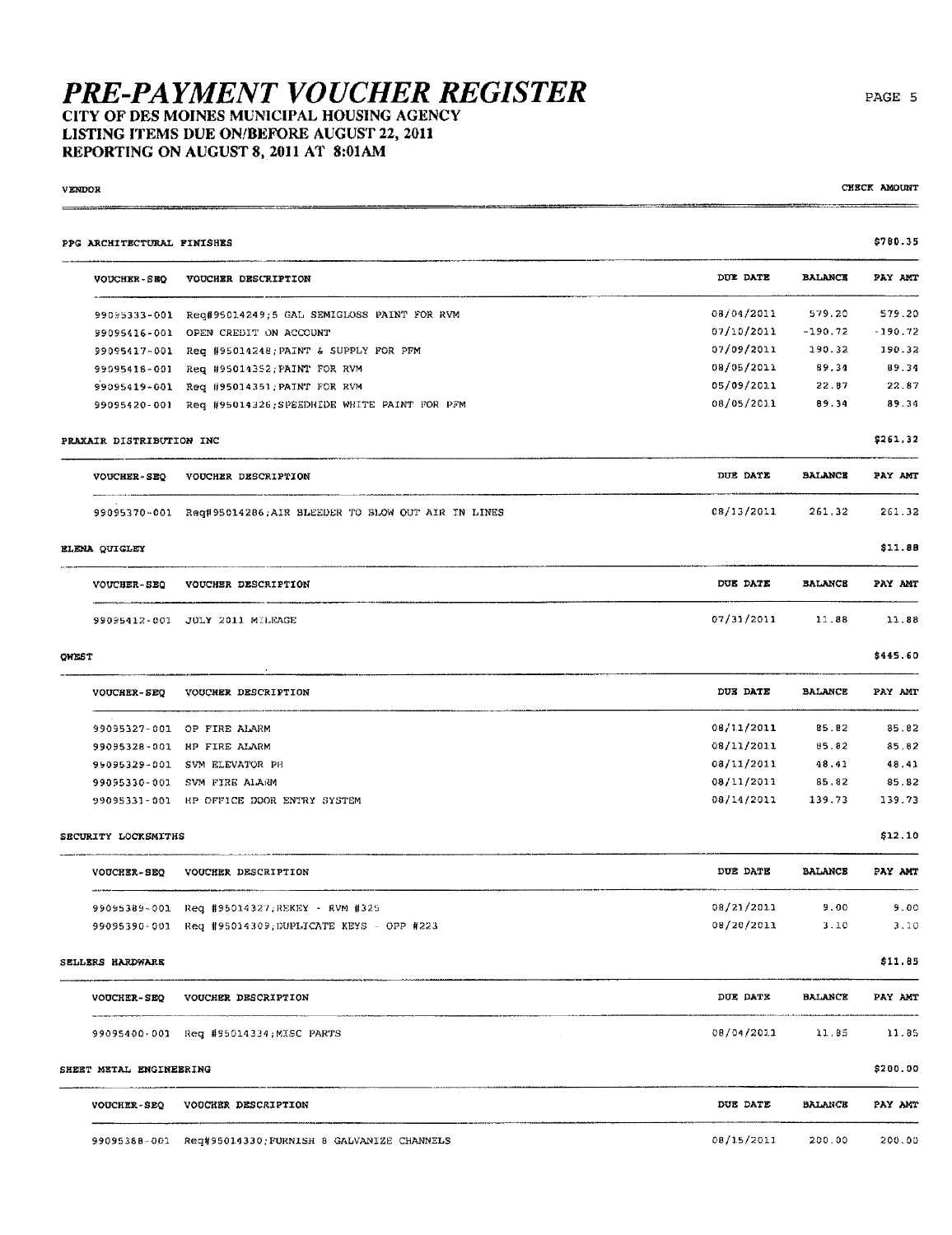#### CITY OF DES MOINES MUNICIPAL HOUSING AGENCY LISTING ITEMS DUE ON/BEFORE AUGUST 22, 2011 REPORTING ON AUGUST 8, 2011 AT 8:01AM

| <b>VENDOR</b>                   |                                                                |            |                | CHECK AMOUNT |
|---------------------------------|----------------------------------------------------------------|------------|----------------|--------------|
| SHERWIN-WILLIAMS                |                                                                |            |                | \$19.84      |
| <b>VOUCHER-SEQ</b>              | VOUCHER DESCRIPTION                                            | DUE DATE   | <b>BALANCE</b> | PAY AMT      |
|                                 | 99095385-001 Req #95014305; 1 GAL OF A100 EXT LTX REDSTONE EVM | 08/20/2011 | 19.84          | 19.84        |
| SHRED-IT                        |                                                                |            |                | \$95.09      |
| VOUCHER-SEQ                     | VOUCHER DESCRIPTION                                            | DUE DATE   | <b>BALANCE</b> | PAY AMT      |
|                                 | 99095386-001 SHRED DOCUMENTS                                   | 08/19/2011 | 95.09          | 95.09        |
| SMITH'S SEWER SERVICE           |                                                                |            |                | \$70.00      |
| VOUCHER-SEQ                     | VOUCHER DESCRIPTION                                            | DUE DATE   | <b>BALANCE</b> | PAY AMT      |
|                                 | 99095380-001 SERVICE LABOR TO CLEAN SINK LINE @ HPP #142       | 08/04/2011 | 70.00          | 70.00        |
| DEB SPEIRS                      |                                                                |            |                | \$28.42      |
| <b>VOUCHER-SEQ</b>              | VOUCHER DESCRIPTION                                            | DUE DATE   | <b>BALANCE</b> | PAY AMT      |
|                                 | 99095374-001 MILEAGE FOR JULY 2011                             | 07/30/2011 | 28.42          | 28.42        |
| TWO MEN AND A TRUCK             |                                                                |            |                | \$234.00     |
| <b>VOUCHER-SEQ</b>              | VOUCHER DESCRIPTION                                            | DUE DATE   | <b>BALANCE</b> | PAY AMT      |
|                                 | 99095379-001 RELOCATE ROBERT STEMLER FROM UNIT 220 TO 122 OPP  | 07/25/2011 | 234.00         | 234.00       |
| VAN METER INDUSTRIAL            |                                                                |            |                | \$55.50      |
| <b>VOUCHER-SEQ</b>              | VOUCHER DESCRIPTION                                            | DUE DATE   | <b>BALANCE</b> | PAY ANT      |
|                                 | 99095407-001 Req #95014266; LIGHT FIXTURE                      | 08/11/2011 | 55.50          | 55.50        |
| <b>WASTE MANAGEMENT OF IOWA</b> |                                                                |            |                | \$1,234.41   |
| <b>VOUCHER-SEQ</b>              | VOUCHER DESCRIPTION                                            | DUE DATE   | <b>BALANCE</b> | PAY AMT      |
|                                 | 99095381-001 LOAD REMOVAL @ RVM AUGUST 2011                    | 08/01/2011 | 669.59         | 669.59       |
|                                 | 99095382-001 LOAD REMOVAL @ OPP AUGUST 2011                    | 08/01/2011 | 189.84         | 189.84       |
|                                 | 99095383-001 LOAD REMOVAL @ HPP AUGUST 2011                    | 08/01/2011 | 189.84         | 189.84       |
|                                 | 99095384-001 LOAD REMOVAL @ SVM AUGUST 2011                    | 08/01/2011 | 185.14         | 185.14       |
| CLIFFORD YOUNG                  |                                                                |            |                | \$14.53      |
| VOUCHER-SEQ                     | VOUCHER DESCRIPTION                                            | DUE DATE   | <b>BALANCE</b> | PAY AMT      |
|                                 | 99095409-001 YOUNG, CLIFFORD A *Reimbursement*                 | 08/04/2011 | 14.53          | 14.53        |